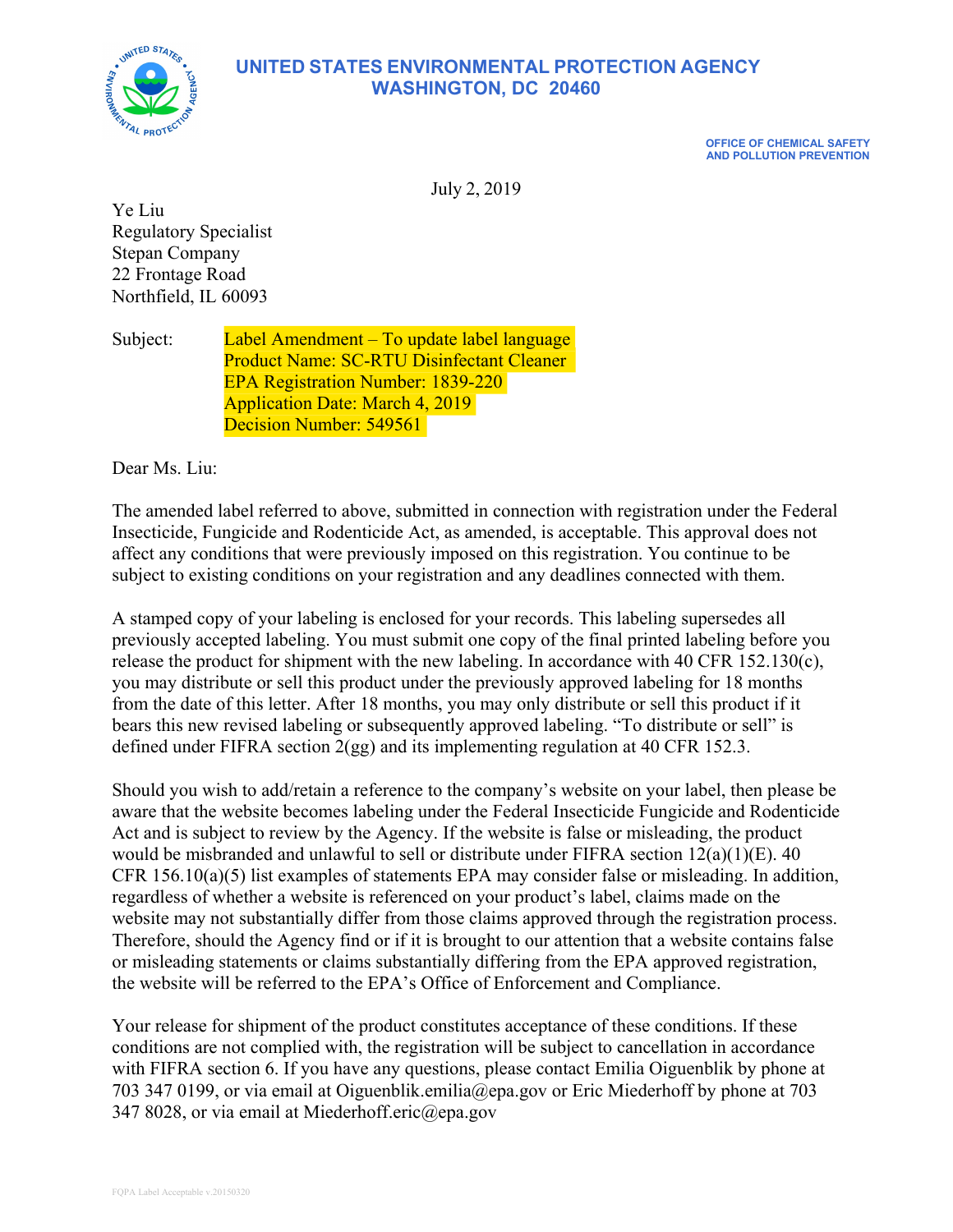Page 2 of 2 EPA Reg. No. 1839-220 Decision No. 549561

Enclosure: Stamped label

Sincerely,<br>E. Wirduberth

Eric Miederhoff Product Manager 31 Regulatory Management Branch I Antimicrobials Division (7510P) Office of Pesticide Programs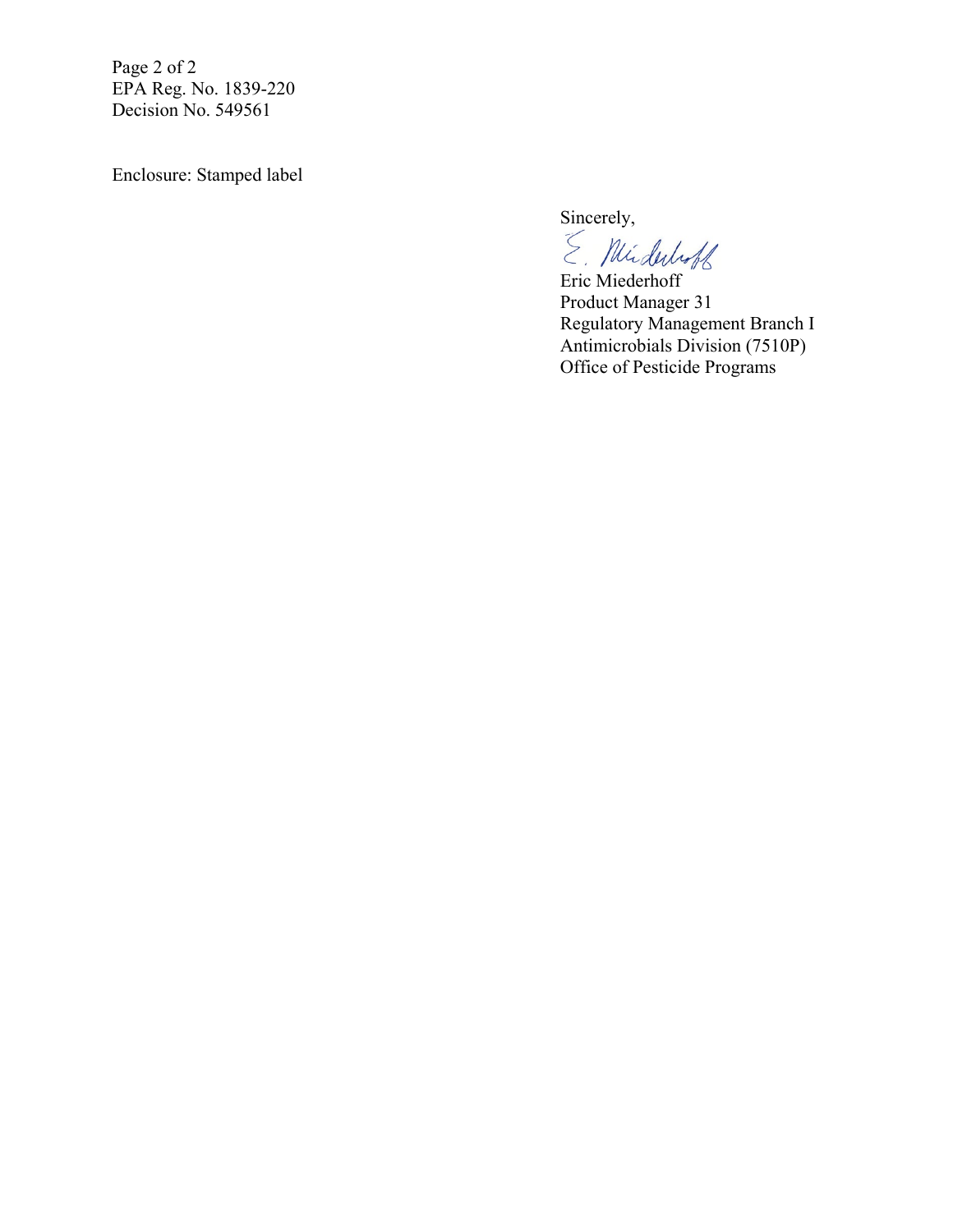## **SC-RTU DISINFECTANT CLEANER**

#### **FRONT PANEL**

#### **ACTIVE INGREDIENTS**

| Alkyl (60% C <sub>14</sub> , 30% C <sub>16</sub> , 5% C <sub>12</sub> , 5% C <sub>18</sub> ) |         |
|----------------------------------------------------------------------------------------------|---------|
|                                                                                              | 0.15%   |
| Alkyl (68% C <sub>12,</sub> 32% C <sub>14</sub> ) dimethyl                                   |         |
|                                                                                              | 0.15%   |
|                                                                                              |         |
| Total                                                                                        | 100.00% |

**NET CONTENTS(:)** XXX (oz)(ounces)(gallon(s))(gals)

## **KEEP OUT OF REACH OF CHILDREN CAUTION**

See side (back) panels for additional precautionary statements.

#### **FRONT,BACK OR SIDE PANEL**

EPA REG. NO. 1839-220 EPA EST. NO. 1839-IL-01 (XXX)-(XX)-(XX)

**STEPAN COMPANY** 22 W. Frontage Rd.

# **ACCEPTED** 07/02/2019

Under the Federal Insecticide, Fungicide and Rodenticide Act as amended, for the pesticide registered under EPA Reg. No.

1839-220

Page **1** of **18** Amendment 03/01/19 EPA Reg. No. 1839-220

Bracketed information is denoted as: {insert as noted }, ( optional text ), [ required qualifier ]. The term "this product" used throughout this document may be replaced with the marketed product brand name. The term "x" is a place holder for numerical digits. Punctuation and plural/singular word forms may be adjusted to allow for grammatical correctness.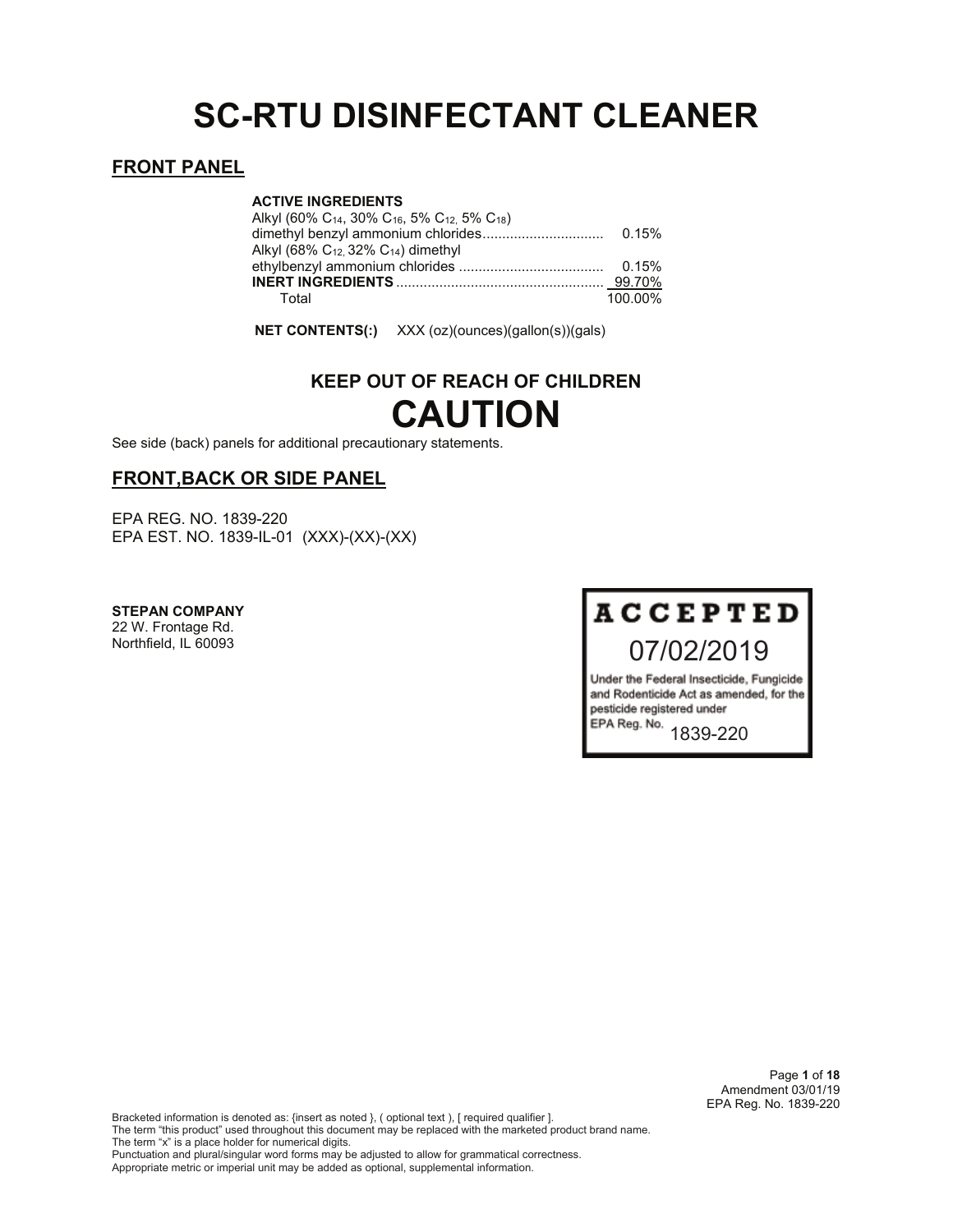### **MARKETING CLAIMS**

## **General**

(CLEANER)(NEW)(QUICK)(EASY)(EFFECTIVE)(FAST EFFECTIVE)(CONVENIENT) More savings, less waste Clean more, spend less (Bonus)(Value) Pack  $(X)$ % more vs. competitor's  $(X)$  fl. oz. Bonus (X)% free (X)% more product (X) Pack (Bonus)(Economy) size CLEANS, DISINFECTS & DEODORIZES ALL PURPOSE CLEANER ANTIBACTERIAL FORMULA CLEANS and DISINFECTS (ORANGE)(SCENTED)(SCENT) (BLEACH-FREE)(ALCOHOL-FREE) \*VIRUCIDAL//BACTERICIDAL//PSEUDOMONICIDAL

(Alcohol)(Bleach) free

Use on (equipment) hard, non-porous surfaces

(This product) is intended for use in: **{insert use sites from page 6}**

Use on hard, non-porous surfaces: (stainless steel) (Formica®) (glass) (glass tables) (glazed porcelain) (plastic) (glazed stone) (glazed granite) (sealed stone) (sealed granite)

Saves time

Use every day in every room (throughout the house)

Cost Effective and Time Efficient when used with (the) (refillable spray bottle) (mechanical spray device) (cordless backpack sprayer) (cord-less handheld sprayer) (low pressure sprayer) (trigger spray) (handheld mechanical sprayer) (**applicator/sprayer name**).

(Designed)(formulated) for use in (the) (refillable spray bottle) (mechanical spray device) (cord-less backpack sprayer) (cord-less handheld sprayer) (low pressure sprayer)(trigger spray)(handheld mechanical sprayer)(applicator/sprayer name).

(Refer to (**applicator**) (**sprayer**) (**equipment**) (user) manual for (additional) (specific) operation instruction before use.

Refer to the **insert applicator/sprayer name** -and/or- user manual -or- safety data sheet (SDS) for (more information) (any additional PPE).

Ready to use (R-T-U) spray

(This product) will not harm most surfaces: including acrylic, sealed fiberglass and vinyl.

**Do not use on unpainted wood.**

Page **2** of **18** Amendment 030419 EPA Reg. No. 1839-220

Bracketed information is denoted as: {insert as noted }, ( optional text ), [ required qualifier ].

The term "this product" used throughout this document may be replaced with the marketed product brand name. The term "x" is a place holder for numerical digits.

Punctuation and plural/singular word forms may be adjusted to allow for grammatical correctness.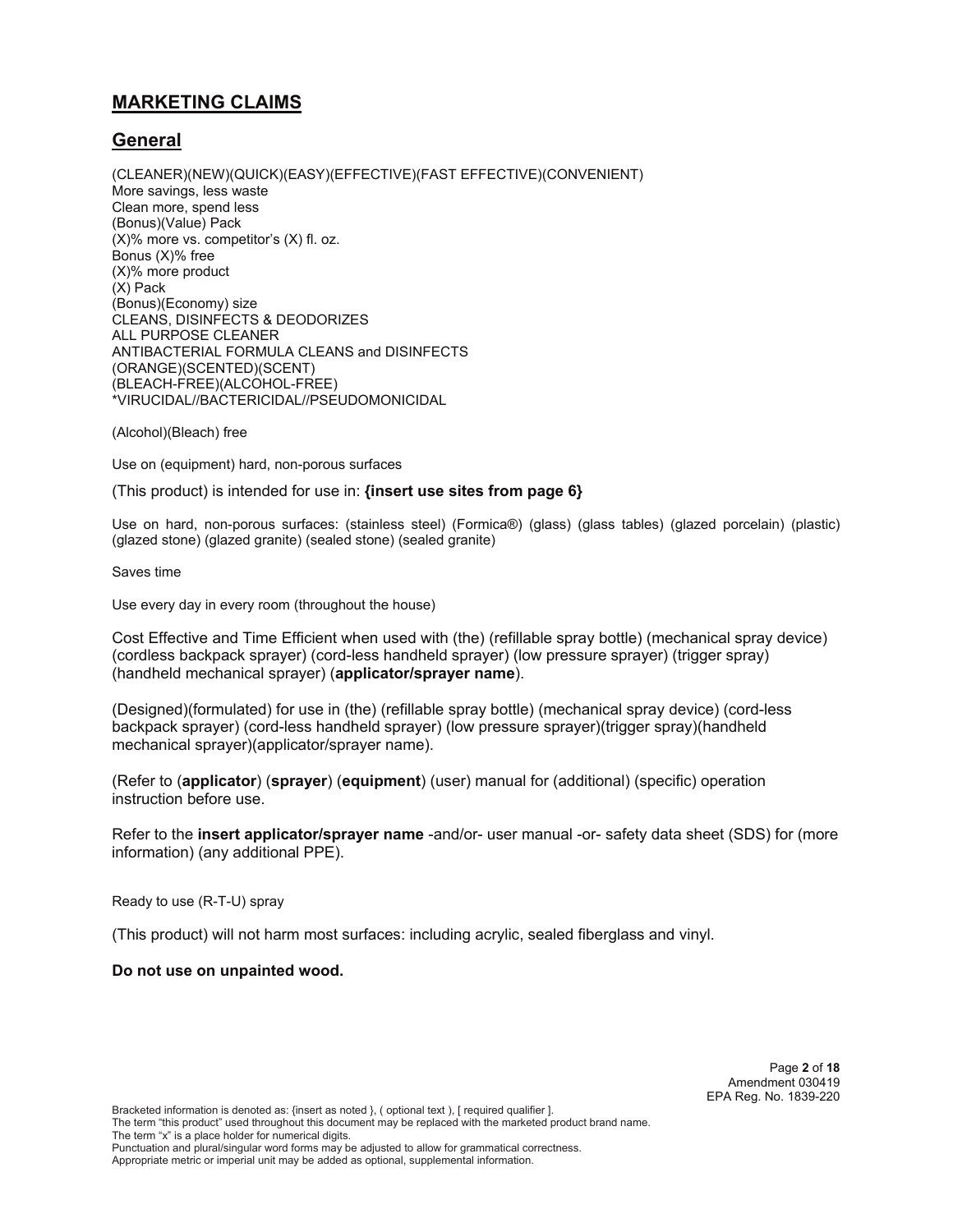### **DISINFECTION AND SANITIZATION CLAIMS (Hard Non-Porous Surfaces)**

Kills (Rhinovirus) (Norovirus) (Canine Parvovirus) in 2 minutes Kills Poliovirus in 5 minutes(!) Kills 99.9% of Bacteria in (just) 5 Seconds (!)\*\* Disinfects (household), (kitchen) and/or (bathroom) bacteria† Kills Pandemic 2009 H1N1 Influenza A virus (formerly called swine flu) Kills Flu Virus Kills Cold†† Virus Kills Cold†† and Flu (Viruses) Kills Carbapenem Resistant Enterobacteriaceae (CRE)†††

\*\* *Staphylococcus aureus* (Staph*), Klebsiella pneumoniae* † *Pseudomonas aeruginosa*, *Staphylococcus aureus* (Staph), *Salmonella enterica* (Salmonella), Methicillin Resistant *Staphylococcus aureus* (MRSA), Vancomycin Resistant *Enterococcus faecium* (VRE), Multi-Drug Resistant (MDR) *Acinetobacter baumannii* Ceftazidime and Gentamicin Resistant*,* Extended Spectrum Beta-Lactamase *Escherichia coli*  (E.coli), *Klebsiella pneumoniae* New Delhi Metallo-Beta Lactamase (NDM-1) Carbapenem Resistant.<br># Rhinovirus

†† Rhinovirus ††† *Klebsiella pneumoniae* New Delhi Metallo-Beta Lactamase (NDM-1) Carbapenem Resistant.

(Antibacterial) (Disinfecting) and cleaning all in one

99.9% effective in 5 seconds against *Staphylococcus aureus* (Staph) (ATCC 6538), *Klebsiella pneumoniae* (ATCC 4352)

Antibacterial formula cleans and (disinfects) (sanitizes) in one step  $\wedge$ 

(Clean) and (Sanitize) and (Disinfect) non-porous surfaces (in any room in the house) (throughout the house)

(Clean) and (Sanitize) and (Disinfect) any room in the house

Cleans, (sanitizes) (disinfects) and deodorizes

Effective in (sanitizing) (disinfecting) your (kitchen) (bathroom) hard non-porous surfaces

Effective in sanitizing your (kitchen) (bathroom) soft surfaces

(Hospital) (General) disinfectant ready-to-use (RTU) spray

Hard non-porous surface (disinfecting) (sanitizing) spray

Ideal for cleaning and (sanitizing) (disinfecting) any hard non-porous surface

Kills 99.9% of *Staphylococcus aureus* (Staph) (ATCC 6538), *Klebsiella pneumoniae* (ATCC 4352) in (just) 5 seconds(!)

Kills common (household) (kitchen) (bathroom) bacteria

Multi-purpose (sanitizing) (disinfecting) spray

(Sanitize) (Disinfect) your household hard non-porous surfaces: highchairs, booster seats, strollers, car seats, cribs, tabletops, countertops, appliance exteriors, sinks, and glazed tiles

(Sanitizing) and/or (Disinfecting) spray

(Alcohol) (Bleach) free (sanitizing) (disinfecting) spray

The smart way to clean and (sanitize) and/or (disinfect)

Page **3** of **18** Amendment 030419 EPA Reg. No. 1839-220

Bracketed information is denoted as: {insert as noted }, ( optional text ), [ required qualifier ].

The term "this product" used throughout this document may be replaced with the marketed product brand name.

The term "x" is a place holder for numerical digits.

Punctuation and plural/singular word forms may be adjusted to allow for grammatical correctness.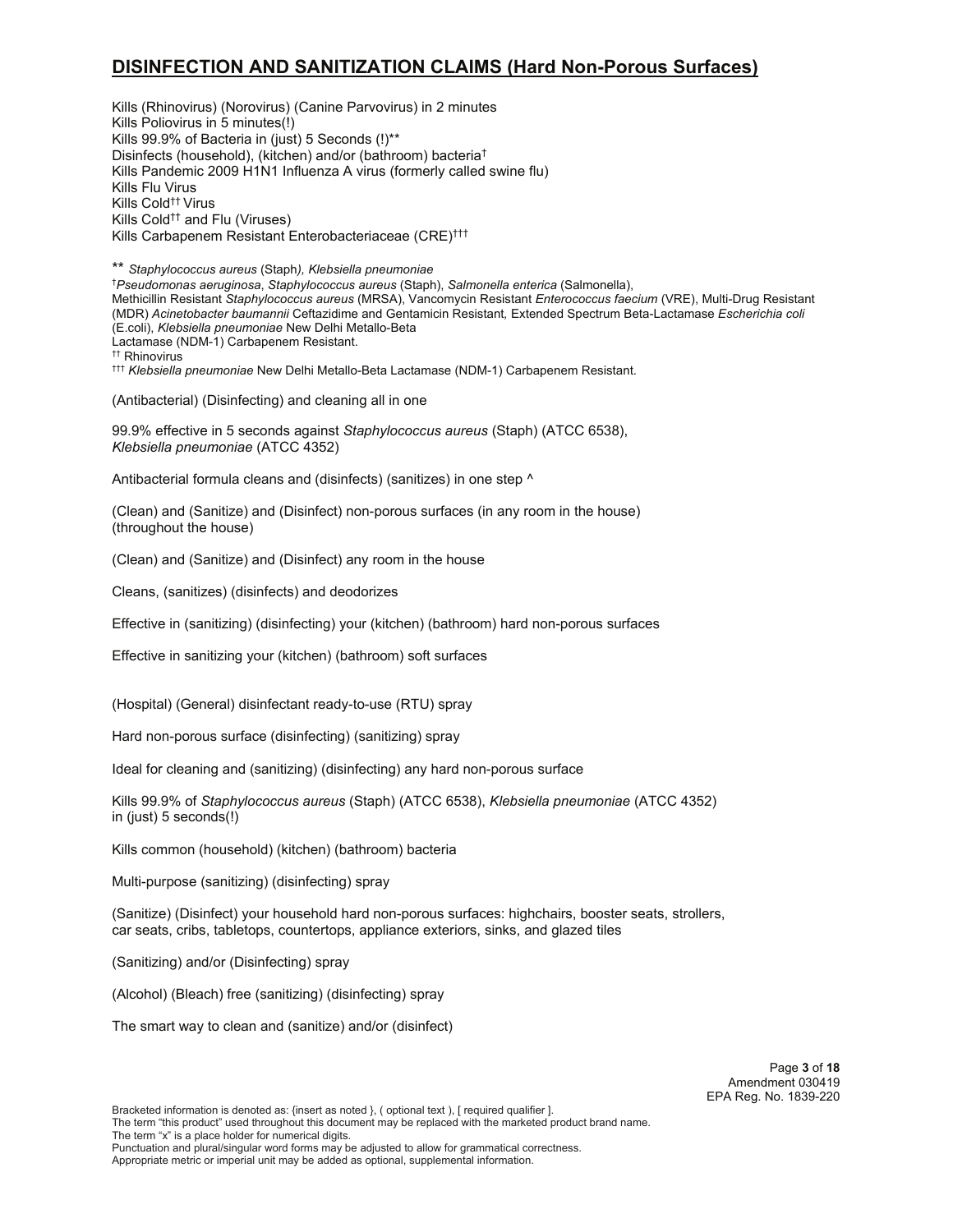(This product) is bactericidal in the presence of organic soil (5% blood serum) against *Salmonella enterica (*ATCC 10708), *Pseudomonas aeruginosa* (ATCC 15442), *Staphylococcus aureus* (Staph) (ATCC 6538), Methicillin Resistant *Staphylococcus aureus* (MRSA) (ATCC 33591) and Vancomycin Resistant *Enterococcus faecium* (VRE) (ATCC 51559) at 2 minutes contact time.

(This product) will clean and disinfect hard non-porous surfaces of: bed railings, cabinets, carts, chairs, counters, tables, telephones, toilet seats, toilets, bathtubs, bathroom fixtures, shower stalls, sinks, tiles and vanity tops.

(This product) will clean and disinfect hard, non-porous surfaces of: grocery cart handles, grocery carts, shopping carts, grocery cart child seats.

(This product) will clean and disinfect hard, non-porous surfaces of: changing tables, cribs, diaper pails, trashcans, garbage cans.

(This product) will clean and disinfect hard, non-porous surfaces of: cabinets, chairs, computers, countertops, desks, desktops, doorknobs, fax machines, garbage cans, headsets, keyboards, railings, seats, sinks, tables, tabletops, telephones, trashcans, appliance exteriors, (bathroom)(kitchen) faucets, bathtubs, shower (doors)(stalls), stove tops and ultrasound transducers and probes.

(This product) will clean and disinfect hard, non-porous surfaces of: gym equipment, exercise machines, wrestling mats, gymnastic equipment.

Use (this product) to clean and disinfect hard non-porous personal protective safety equipment, protective headgear, hard hats, half mask respirators, full face breathing apparatus, gas masks, goggles, spectacles, face shields, silicone rubber or PVC hearing protectors and vinyl covered ear muffs. Rinse all equipment that comes in prolonged contact with skin before reuse with clean warm water (about 120°F), and allow to air dry. (Caution: Cleaning at the 120°F temperature will avoid overheating and distortion of the personal safety equipment that would necessitate replacement.)

(This product) is formulated to disinfect hard, non-porous, inanimate environmental surfaces such as floors, walls, metal surfaces, stainless steel surfaces, glazed porcelain, glazed ceramic tile, plastic surfaces, bathrooms, shower stalls, bathtubs, and cabinets.

(This product) cleans and/or disinfects and/or deodorizes.

Disinfects in (just) 2 minutes.

Leaves hard, non-porous surfaces disinfected.

^ One step (cleaning) and /or (disinfecting) and/or (deodorizing).

Kills Rhinovirus, causative agent of the common cold, in 2 minutes!

When used as directed, (this product) (contains 3000 ppm of active germicide making it) (is) effective against a wide variety (broad-spectrum) of microorganisms (including bacteria, antibiotic resistant bacteria and viruses.)

(This product) is a ^ one-step (hospital-use) germicidal (disinfectant) cleaner and deodorant (odorcounteractant) (odor neutralizer) designed for general cleaning, (and) disinfecting (deodorizing) (of) hard, non-porous inanimate surfaces. Quickly removes dirt, grime, food residue, blood and other organic matter commonly found in hospitals (in health care facilities) (on medical surfaces). It (also) eliminates odors leaving (restroom) surfaces smelling clean and fresh. Use where odors are a problem.

Use in (public toilets) (Laundromats) (camp sites) (pet areas) (hotels) (motels) (lodging establishments) (manufacturing facilities) (factories) (offices) (office buildings) wherever (sanitizing) (disinfecting) is important

> Page **4** of **18** Amendment 030419 EPA Reg. No. 1839-220

Bracketed information is denoted as: {insert as noted }, ( optional text ), [ required qualifier ]. The term "this product" used throughout this document may be replaced with the marketed product brand name.

The term "x" is a place holder for numerical digits.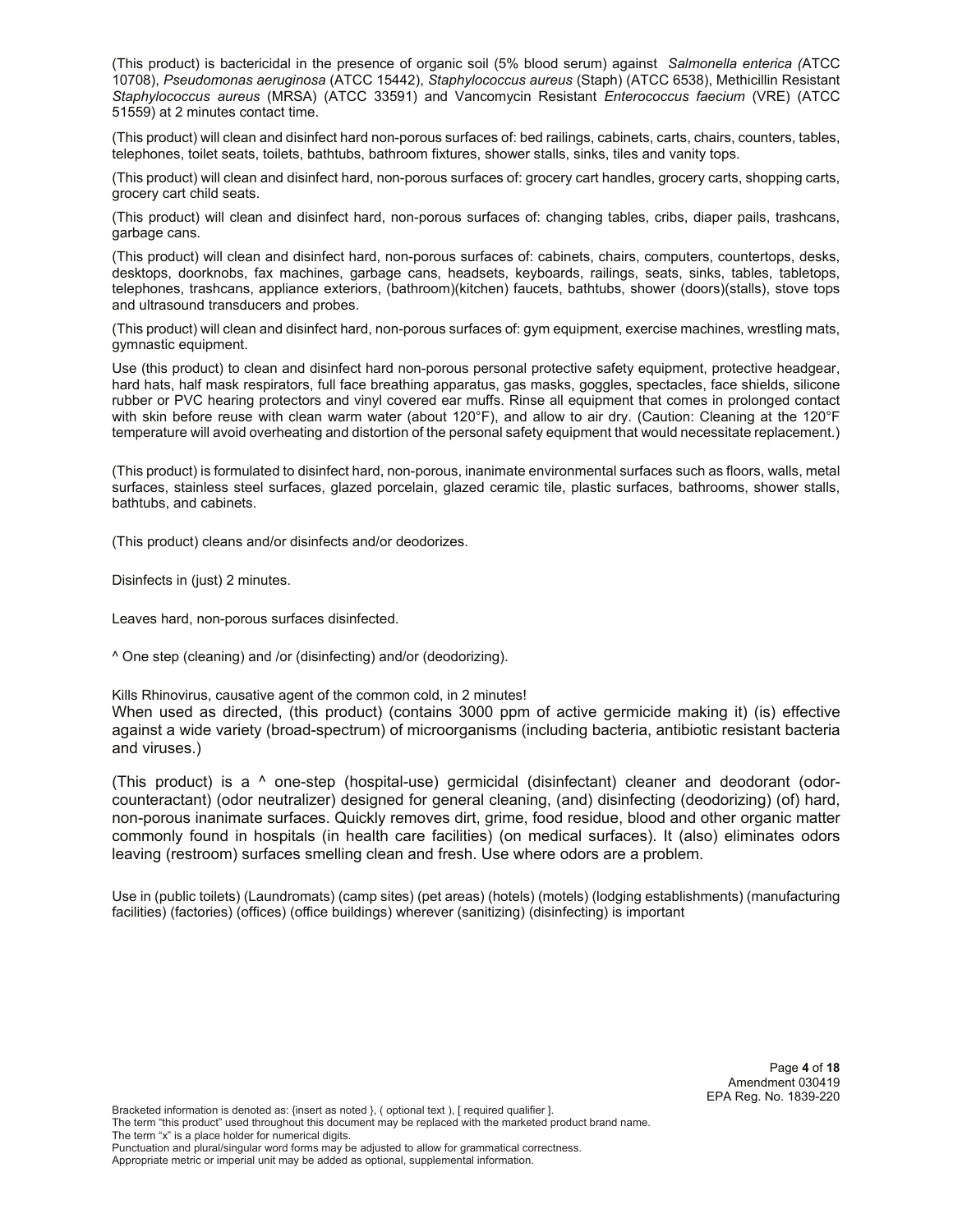*(optional statements to appear anywhere on the label )*

- x Respiratory illnesses attributable to Pandemic 2009 H1N1 are caused by Influenza A virus. (This product) is a broad-spectrum hard surface disinfectant that has been shown to be effective against (Influenza A virus tested and listed on the label) and is expected to inactivate all Influenza A viruses including Pandemic 2009 H1N1 (formerly called swine flu).
- (This product) has demonstrated effectiveness against Influenza A virus and is expected to inactivate all Influenza A viruses including Pandemic 2009 H1N1 Influenza A virus.
- (This product) has demonstrated effectiveness against (Influenza A virus tested and listed on the label) and is expected to inactivate all Influenza A viruses including Pandemic 2009 H1N1 (formerly called swine flu).
- Kills Pandemic 2009 H1N1 Influenza A virus (formerly called swine flu).
- Kills Pandemic 2009 H1N1 Influenza A virus.

#### **EFFICACY TESTS HAVE DEMONSTRATED THAT (THIS PRODUCT) IS AN EFFECTIVE BACTERICIDE AND VIRUCIDE IN THE PRESENCE OF ORGANIC SOIL (5% BLOOD SERUM).**

#### *Emerging Viral Pathogen Claims*

**Product Name** -or- this product qualifies for emerging pathogen claims against:

• Enveloped viruses

- Large non-enveloped viruses
- Small non-enveloped viruses

**Product Name** -or- this product has demonstrated effectiveness against viruses similar to insert name of emerging virus on hard, nonporous surfaces. Therefore, *Product Name* -or- this product can be used against insert name of emerging virus when used in accordance with the directions for use against *insert name of supporting virus(es)* on hard, nonporous surfaces. Refer to the *insert CDC -or- OIE* website at *insert pathogen-specific website address* for additional information.

*Insert name of illness/outbreak* is caused by **insert name of emerging virus**. *Product Name* -or- this product kills similar viruses and therefore can be used against *insert name of emerging virus* when used in accordance with the directions for use against *insert name of supporting virus(es)* on hard, nonporous surfaces. Refer to the *insert CDC -or- OIE* website at *insert pathogen-specific website address* for additional information.

## **SOFT SURFACE (SANITIZATION)( DEODORIZING)(CLEANING) CLAIMS**

A proven sanitizer on soft surfaces §

An effective soft surface sanitizer §

Cost effective solution to sanitizing -or- laundering -or- dry cleaning hospital curtains

Great for use on soft surfaces § such as blinds, beddings, (blankest, chairs, couches, curtains, drapes, exercise mats, fabric(s), gym bags, headrests, linens, mats (for day care), mattresses, seat-and/or-soft cushions, shades, sheets, sofas, sports equipment (lining),towels, armchairs, upholstered furniture, upholstery, washcloth, and window treatments.

Kills microorganisms on [hospital] soft surfaces § -or- fabric § -or blinds, beddings, (blankest, chairs, couches, curtains, drapes, exercise mats, fabric(s), gym bags, headrests, linens, mats (for day care), mattresses, seat-and/or-soft cushions, shades, sheets, sofas, sports equipment (lining),towels, armchairs, upholstered furniture, upholstery, washcloth, and window treatments

One-step cleaner sanitizer on soft surfaces §

Bracketed information is denoted as: {insert as noted }, ( optional text ), [ required qualifier ].

The term "this product" used throughout this document may be replaced with the marketed product brand name.

The term "x" is a place holder for numerical digits.

Punctuation and plural/singular word forms may be adjusted to allow for grammatical correctness.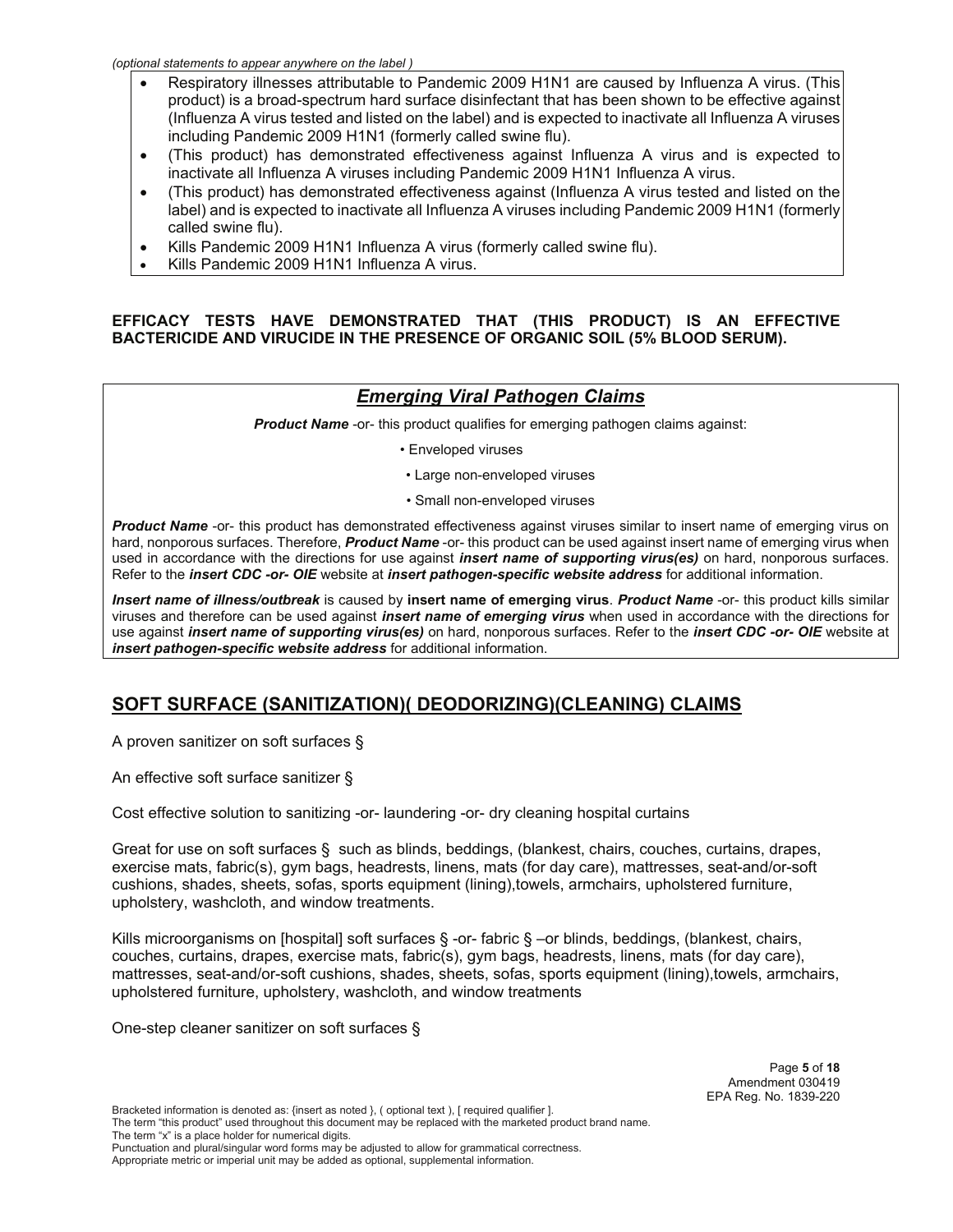Removes -and/or- Eliminates odors by killing odor-causing bacteria on [soft surfaces §] [fabrics §] blinds, beddings, (blankest, chairs, couches, curtains, drapes, exercise mats, fabric(s), gym bags, headrests, linens, mats (for day care), mattresses, seat-and/or-soft cushions, shades, sheets, sofas, sports equipment (lining),towels, armchairs, upholstered furniture, upholstery, washcloth, and window treatments

Sanitizes by killing Enterobacter aerogenes and Staphylococcus aureus on soft surfaces § in 2 minutes;

Sanitizes fabric § -or- soft surfaces § -or- blinds, beddings, (blankest, chairs, couches, curtains, drapes, exercise mats, fabric(s), gym bags, headrests, linens, mats (for day care), mattresses, seat-and/or-soft cushions, shades, sheets, sofas, sports equipment (lining),towels, armchairs, upholstered furniture, upholstery, washcloth, and window treatments

Sanitizes soft surfaces § in one step. / Sanitizes soft surfaces § [in 2 minutes]

Sanitizes and freshens soft surfaces (fabrics)

Effective antibacterial fabric and soft surface spray

Sanitizer for use on soft surfaces

Multi-room sanitizer (proven) (tested) for everyday use on (soft surfaces) (fabrics) (household fabrics) An effective (penetrating) (trusted) (sanitizer) (deodorizer) for (soft surfaces)

An effective (soft surface) sanitizer (for fabrics) as a spot treatment (for use on) (in) (fabrics) (soft surfaces) (household fabrics) (daily wear fabrics) (every day fabrics) (clothes) (shoes) (socks)

Can be used (on)(to)(kill)(sanitize) (sanitization) (of)(soft surfaces)(fabrics)

Great for use as a (soft surfaces) (household fabrics) (daily wear fabrics) (everyday fabrics) (clothes) (shoes) (socks)(fabrics) sanitizer

(This product) sanitizes (soft surfaces) fabric surfaces (as a spot treatment)

Sanitizes (soft surfaces) (fabrics) in the (kitchen) (bathroom) (bedroom) (basement) (hallways) (restroom) (household) (away from home) (all around the house) (man cave) (in 2 minutes) (for spot treatment) (to eliminate odors caused by bacteria\*\*\*)

Formulated to (remove) (kill) (get rid of) bacteria\*\*\* on (fabrics) (soft surfaces) (household fabrics) (daily wear fabrics) (everyday fabrics) (clothes)(shoes)(socks)

(Can be used) (Use) (on)(to)(kill)(sanitize) (99.9%) (of) bacteria\*\*\* on (soft surfaces) (fabrics) Eliminates odor in your household fabrics (surface of rugs) (upholstery)(furniture)(drapes)(curtains)(soft surfaces)(mattress)(bedding)(clothing) (closets)(clothes hampers)(auto seats) (to leave your home

smelling clean and fresh)(shoes) (socks)(gym bag) by killing bacteria\*\*\* at their source Removes (get rid of) (reduces) 99.9% bacteria\*\*\* from a variety of sources on (soft surfaces) (fabrics) (household fabrics)

Kills and Controls the growth of common bacteria\*\*\* (on) (soft surfaces) (fabrics) (household fabrics) Kills (99.9 % of) odor causing bacteria\*\*\*(on) (soft surfaces) (fabrics) (household fabrics)

Kills (99.9 % of) bacteria\*\*\* that cause odors (on) (soft surfaces) (fabrics) (household fabrics)

Kills (destroys) (reduces) 99.9% of bacteria\*\*\* (household bacteria) on (soft surfaces) (fabrics) (clothes) (household fabrics)

Kills 99.9% bacteria\*\*\* (trapped) (and) (locked) on (surface of rugs) (upholstery) (furniture) (mattresses) (bedding) (pillows)

Keep fabrics (soft surfaces) smelling fresher longer by killing 99.9% of bacteria\*\*\* that causes odors Eliminates odors on your bathmat and the bacteria\*\*\* that cause it

5 minutes kills 99.9% of bacteria\*\*\* on (soft surfaces) (fabrics) (household fabrics)

Effective against E. coli and Staphylococcus (Staphylococcus aureus) (on) (soft surfaces) (fabrics) (household fabrics)

Kills 99.9% of Staph (Staphylococcus aureus) (Staph aureus) and Enterobacter (Enterobacteraerogenes) on (soft surfaces) (fabrics) (everydayfabrics) in 2 minutes

Kills 99.9% of Staph (Staphylococcus aureus) on (fabrics) (soft surface) (household fabrics) (daily wear fabrics) (everyday fabrics) (clothes) (shoes)(socks)

Bracketed information is denoted as: {insert as noted }, ( optional text ), [ required qualifier ].

The term "this product" used throughout this document may be replaced with the marketed product brand name. The term "x" is a place holder for numerical digits.

Punctuation and plural/singular word forms may be adjusted to allow for grammatical correctness.

Appropriate metric or imperial unit may be added as optional, supplemental information.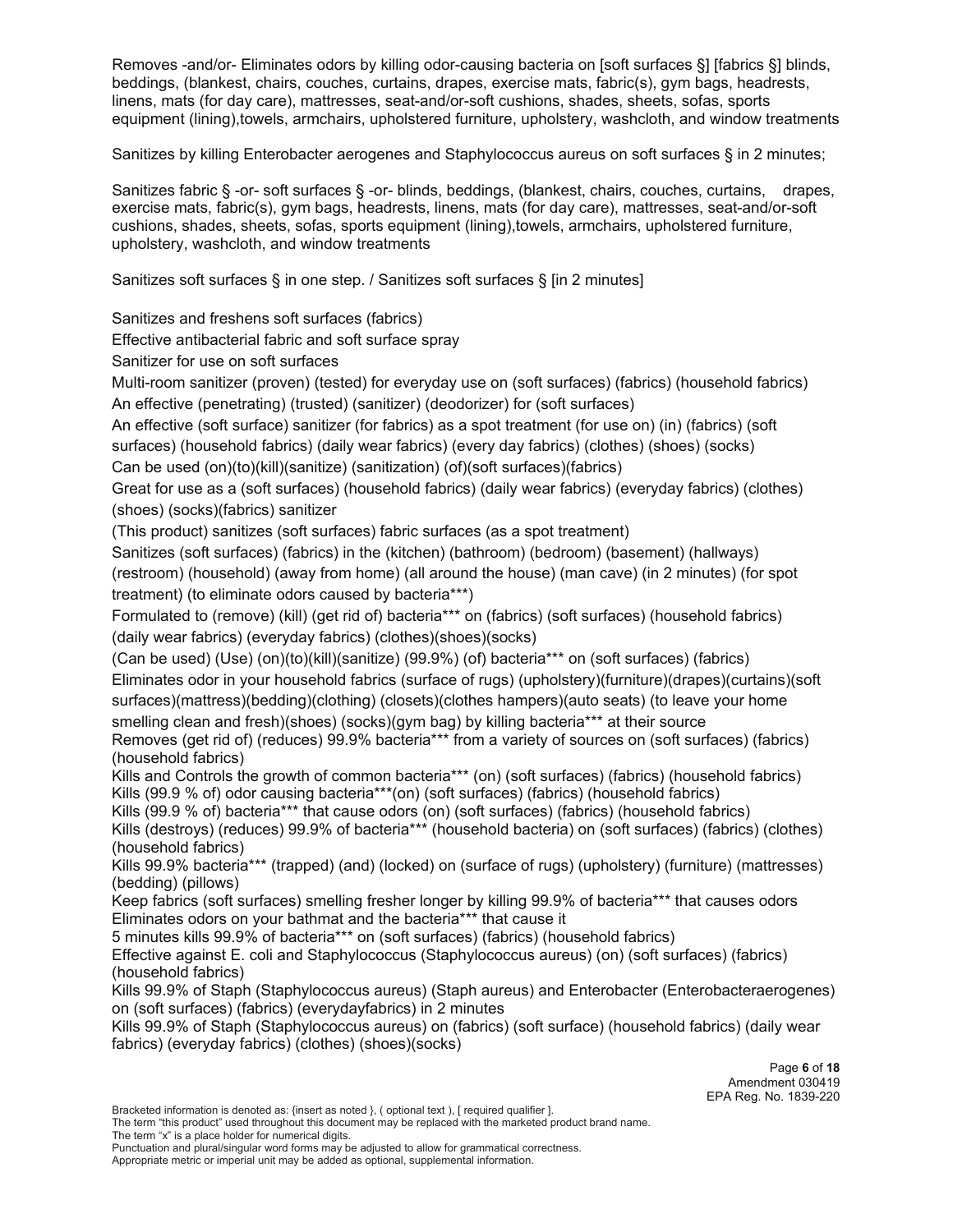Use on (soft surfaces)(fabrics) where bacteria\*\*\* can linger (dwell), leaving behind a light fresh scent of clean)

Prevents bacteria\*\*\* transfers from sheets(pillows)(towels)(mats)(couch)(curtains)(fabrics)(rugs)(blankets) to hands(feet)(face)(fingers)

A worry-free solution that does not harm fabrics and tough on bacteria\*\*\*.

Use when you travel (on your suitcases, clothes) to kill bacteria\*\*\*

Use on movie theater seats (hotel mattresses) (gym mats) (rental cars) to kill (bacteria\*\*\*)

Sweat on fabrics breeds bacteria. Spray on your fabrics to get rid 99.9% of the bacteria\*\*\* and the smell. Sanitizes and freshens hard to wash fabrics

Reduces odor-causing bacteria\*\*\* on (soft surfaces)

Kills (Removes) 99.9% of bacteria\*\*\* (curtains)(mats)(couches)(fabrics)(towels)

Sanitize(s)(deodorize) (freshen) (Kills 99.9% of) (Eliminate 99.9% of) bacteria\*\*\* (body soils) on (mattresses) (bedding) (comforters) (futons)(leaving behind a (light) (sunny) (sun dried) (Fresh) (clean) (new) (scent) (fragrance)

Kills bacteria \*\*\* that cause odors leaving your home (business) smelling (fresh) (clean) (pleasant) (Kills)(eliminates) 99.9% of (household)(environmental) bacteria\*\*\*

Reduce the spread of bacteria \*\*\* on shared items such as blankets, couches

Kills 99.9% of bacteria\*\*\* on all your "unwashables" leaving behind the just washed scent of clean Kills 99.9% of bacteria \*\*\* and freshens fabrics and surfaces with every spray

## **DEODORIZING & CLEANING CLAIMS**

Cleaning made easy for all your hard, non-porous surfaces Cleans and cuts grease Cleans tough stains Cleans without scratching your surfaces Cuts through tough grime Easy Cleaning (around the house) Easy to use Effective against odor-causing bacteria Effective daily use Eliminates odors Fast and easy way to clean Fast and effective cleaning For all non-porous household surfaces For all your (heavy) (light) duty jobs (Handles)(good for)(can be used for) up to X (clean-ups)(occurrences)(spills) Great for on-the-go cleaning (Kitchen) and (Bathroom) spray Leaves a clean, fresh scent Leaves your (bathroom) (kitchen) fresh and clean One-step cleaning Quick and easy clean-ups Quick cleaning Eliminates odors and freshens **Deodorizes** Eliminates odor(s) at source Do away with (odors)(bad smells) (Refreshens) (Freshens) soft surfaces (by eliminating odors) Eliminates your toughest (household) (business) odors Eliminates more types of odors Fabric (soft surface) odor eliminator (works on soft surfaces)

Bracketed information is denoted as: {insert as noted }, ( optional text ), [ required qualifier ]. The term "this product" used throughout this document may be replaced with the marketed product brand name.

The term "x" is a place holder for numerical digits.

Punctuation and plural/singular word forms may be adjusted to allow for grammatical correctness.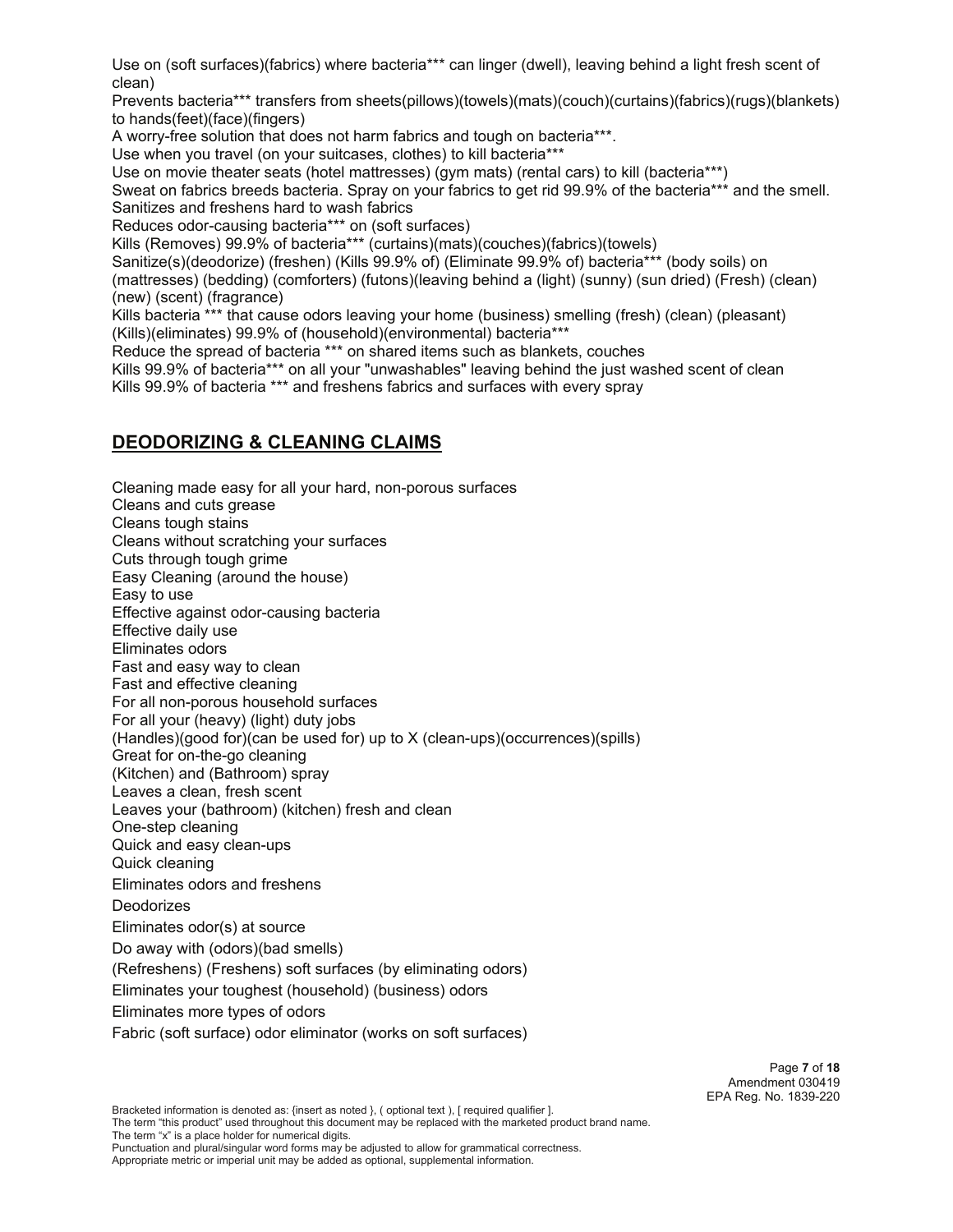Hard surface odor eliminator (works on) (hard surfaces)

Eliminates odors (trapped deep inside fibers, ensuring odors won't come back)

Prevent odor build-up in (carpets)(rugs)(upholstery)(furniture)(drapes)(curtains)(fabric)(kitchen)(bathroom)(garbage pails)(mattresses)(clothing) (pet beds)(sofas)(couches)(window treatments) (gym bags) (chairs)

Eliminates (Removes) (the) (those)(tough(est)) (deep down) (locked in) (trapped) odors on (carpets) (rugs) (towels)(floors) (mats) that the vacuum leaves behind

Eliminates (reduces) the need to re-wash (line dried) (sun dried) (hung up) (laundry) (clothing) (fabrics) by (killing) (eliminating) odor causing (mold) (and) (or) (mildew) (at the source) (trapped in fabrics) Eliminates body (foot) (sweat) (perspiration) (sports equipment) (pet) (dog) (bacon grease) (chicken wings) (popcorn) (smoke) (cigarette) (wood) (mold) (mildew) (musty) (stale) (fish) (garlic) (sour milk) (baby spit up) odors on fabrics

Proven to eliminate pet, smoke, bathroom, kitchen, mold and mildew, and body odor while leaving behind a fresh scent

Eliminates body (foot) (sweat) (perspiration) (sports equipment) (pet) (dog) (bacon grease) (chicken wings) (popcorn) (smoke) (cigarette) (wood)(mold) (mildew) (musty) (stale) (fish) (garlic) (bathroom) odors in air

Eliminate(s) (stinky feet) (worn sock) (body) (stale) (outside) (embedded) (foul) (tough)(strong) (dangerous) odors from (carpets) (rugs) (mat)(throws) (pillows)(sheets)(soft surfaces) (with every spray)

Eliminates smoke odors (even on clothing)

Effective against smoke odors

Designed to eliminate smoke odors

Penetrates deep to eliminate odors at the source

Penetrates (deeply) (into fabrics/carpets/rugs upholstery/furniture/drapes /pet beds/sofas/chairs) to eliminate odors (where they reside)

Penetrates (deep) inside fabrics to eliminate odors at their source

Eliminates the stale odors caused by bacteria

Hard on bacteria and gentle on your fabrics

### **FRESHENING CLAIMS**

Freshens

For a noticeably fresh (home) (business), spray fabrics, carpets, and air all around your (home) (business).

For a noticeable freshness, spray in a sweeping motion over fabric items all around your (home)(business).

Brings fabrics back to fresh

Freshens fabrics, carpets, and air

Leaves a light pleasant fragrance (in your home)(in any room)(in your business) (away from home) Leaves your air smelling clean and fresh

Makes your (home) (business) a fresher place (to be)

Makes even hard to clean fabrics smell fresher longer

Aroma therapy for your carpets and upholstery

Revitalizing scents for your carpet and upholstery

Makes your (home) (business) feel good

Scent lingers to provide long lasting freshness

Lined dried freshness

Bracketed information is denoted as: {insert as noted }, ( optional text ), [ required qualifier ].

The term "this product" used throughout this document may be replaced with the marketed product brand name. The term "x" is a place holder for numerical digits.

Punctuation and plural/singular word forms may be adjusted to allow for grammatical correctness.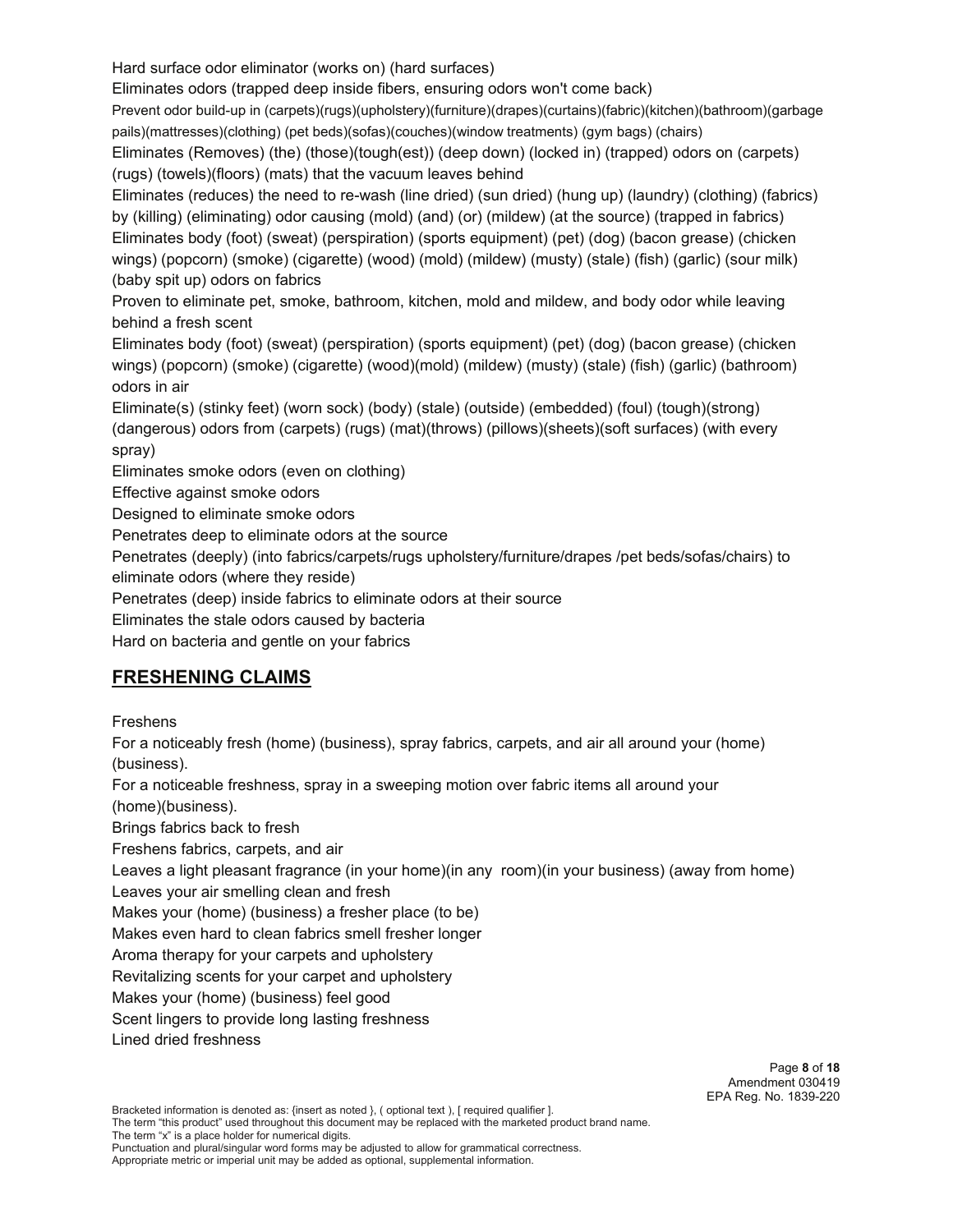Just washed freshness for your carpets and other soft surfaces Light fresh scent Longer lasting freshness over time Perfect for eliminating (your) (toughest) odors at the source! Prevents odors at the source

### **MICRO-ORGANISMS**

| <b>DISINFECTION</b>                                                                        |                 |                        |  |  |  |
|--------------------------------------------------------------------------------------------|-----------------|------------------------|--|--|--|
| <b>Bacteria</b>                                                                            |                 | <b>Contact Time</b>    |  |  |  |
| Pseudomonas aeruginosa                                                                     | (ATCC 15442)    | 2 minutes              |  |  |  |
| Staphylococcus aureus                                                                      | (ATCC 6538)     | 2 minutes              |  |  |  |
| Salmonella enterica (Salmonella)                                                           | (ATCC 10708)    | 2 minutes              |  |  |  |
| Methicillin Resistant Staphylococcus aureus (MRSA)                                         | (ATCC 33591)    | 2 minutes              |  |  |  |
| Vancomycin Resistant Enterococcus faecium                                                  | (ATCC 51559)    | 2 minutes              |  |  |  |
| Multi-Drug Resistant (MDR) Acinetobacter baumannii<br>Ceftazidime and Gentamicin Resistant | (ATCC BAA-1605) | 2 minutes              |  |  |  |
| Extended Spectrum Beta-Lactamase (ESBL) Escherichia<br>coli                                | (ATCC BAA-196)  | 2 minutes              |  |  |  |
| Klebsiella pneumoniae New Delhi Metallo-Beta Lactamase<br>(NDM-1) Carbapenem Resistant     |                 | 2 minutes              |  |  |  |
|                                                                                            |                 |                        |  |  |  |
| <b>Viruses</b>                                                                             |                 | <b>Contact Time</b>    |  |  |  |
| <b>Viruses Enveloped</b>                                                                   |                 |                        |  |  |  |
| Human Immunodeficiency Virus Type-1 (HIV-1)                                                |                 | 30 seconds             |  |  |  |
| Avian Influenza Virus (H5N1) NIBRG-14                                                      |                 | 30 seconds             |  |  |  |
| <b>Hepatitis B Virus (HBV)</b>                                                             |                 | 1 minutes (60 seconds) |  |  |  |
| <b>Hepatitis C Virus (HCV)</b>                                                             |                 | 1 minutes (60 seconds) |  |  |  |
| Duck Hepatitis B Virus (DHBV)                                                              |                 | 1 minutes (60 seconds) |  |  |  |
| Bovine Viral Diarrhea Virus (BVDV)                                                         |                 | 1 minutes (60 seconds) |  |  |  |
| <b>Virus Large Non-Enveloped</b>                                                           |                 |                        |  |  |  |
| <b>Human Rotavirus</b>                                                                     | (ATCC VR-2018)  | 1 minutes (60 seconds) |  |  |  |
| <b>Viruses Small Non-Enveloped</b>                                                         |                 |                        |  |  |  |
| <b>Feline Calicivirus</b>                                                                  | (ATCC VR-782)   | 2 minutes              |  |  |  |
| Norovirus (Norwalk Virus)                                                                  |                 | 2 minutes              |  |  |  |
| <b>Canine Parvovirus</b>                                                                   |                 | 2 minutes              |  |  |  |
| Rhinovirus Type 14                                                                         | (ATCC VR-284)   | 2 minutes              |  |  |  |
| Rhinovirus Type 39                                                                         | (ATCC VR-340)   | 2 minutes              |  |  |  |
| Poliovirus Type 1                                                                          | (ATCC VR-1562)  | 5 minutes              |  |  |  |
| <b>MILDEW</b>                                                                              |                 |                        |  |  |  |
| Aspergillus niger                                                                          | (ATCC 6275)     | 10 minutes             |  |  |  |
| <b>NON-FOOD CONTACT HARD SURFACE SANITIZATION</b>                                          |                 |                        |  |  |  |
| Staphylococcus aureus (Staph)                                                              | (ATCC 6538)     | 5 seconds              |  |  |  |

Page **9** of **18** Amendment 030419 EPA Reg. No. 1839-220

Bracketed information is denoted as: {insert as noted }, ( optional text ), [ required qualifier ].

The term "this product" used throughout this document may be replaced with the marketed product brand name.

The term "x" is a place holder for numerical digits.

Punctuation and plural/singular word forms may be adjusted to allow for grammatical correctness.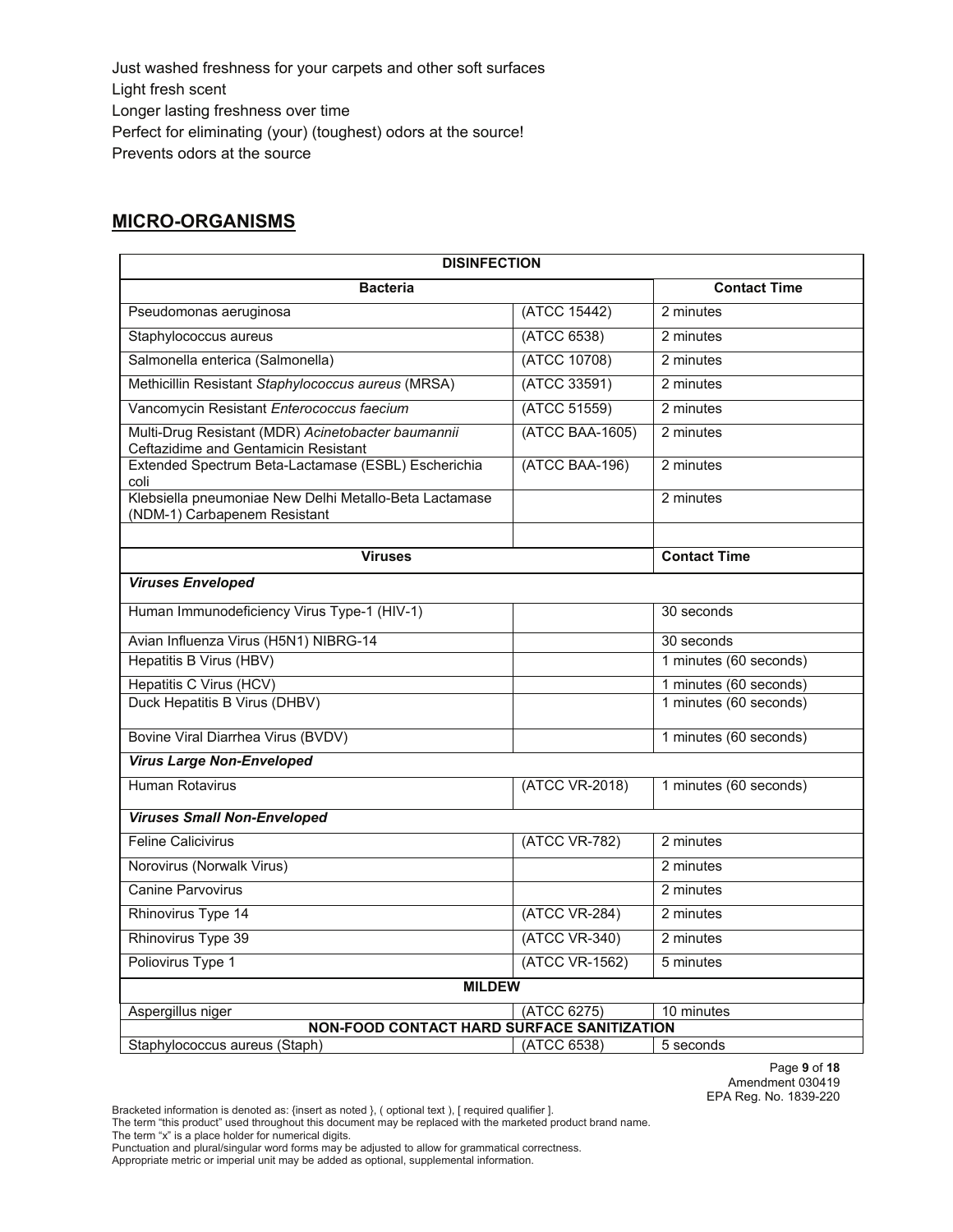| Klebsiella pneumoniae            | (ATCC 4352)  | 5 seconds |  |  |
|----------------------------------|--------------|-----------|--|--|
| <b>SOFT SURFACE SANITIZATION</b> |              |           |  |  |
| Enterobacter aerogenes           | (ATCC 13048) | 2 minutes |  |  |
| Staphylococcus aureus            | (ATCC 6538)  | 2 minutes |  |  |

## **USE SITES**

Product label may list use site and/or graphic depiction of site

| <b>Use Sites:</b><br>[Hard, nonporous] Surface[s] |                                                      |                                                       |                                                    |  |
|---------------------------------------------------|------------------------------------------------------|-------------------------------------------------------|----------------------------------------------------|--|
|                                                   |                                                      |                                                       |                                                    |  |
| Settings<br><sup>1</sup> Clinics                  | <sup>1</sup> Operating Rooms                         | <sup>1</sup> Isolation Wards                          | <sup>1</sup> Medical Research<br><b>Facilities</b> |  |
| Patient Care Rooms and<br><b>Facilities</b>       | <sup>1</sup> Recovery Room                           | <sup>1</sup> Anesthesia                               | <sup>1</sup> Emergency rooms                       |  |
| <sup>1</sup> X-ray                                | <sup>1</sup> Newborn nurseries                       | <sup>1</sup> Repiratory therapy                       | <sup>1</sup> Orthopedics                           |  |
| <sup>1</sup> Respiratory Therapy                  | Laboratory                                           | <b>Laundry Rooms</b>                                  | Daycare centers and<br><b>Nurseries</b>            |  |
| <sup>1</sup> Sick Rooms                           | <sup>1</sup> Acute Care Institutions                 | <sup>1</sup> Alternate Care Institutions              | <sup>1</sup> Healthcare Institutions               |  |
| ੈlCU                                              | <sup>1</sup> Dialysis Clinics                        | <sup>1</sup> Dental Offices                           | <sup>1</sup> Doctor's Office(s)                    |  |
| <sup>1</sup> Emergency Rooms                      | ΈR                                                   | Home Health Care                                      | 1CCU                                               |  |
| <sup>1</sup> Central Supply                       | <sup>1</sup> Neonatal Intensive Care Units<br>(NICU) | <sup>1</sup> Hospices                                 | <sup>1</sup> Nursing Homes                         |  |
| <sup>1</sup> Operating Rooms                      | <sup>1</sup> Pediatrics                              | <sup>1</sup> Pediatric Intensive Care Units<br>(PICU) | <sup>1</sup> Physical Therapy                      |  |
| <sup>1</sup> Physician's office(s)                | <sup>1</sup> Opthalmic offices                       | Radiology                                             | <sup>1</sup> Rehabilitation                        |  |
| <sup>1</sup> Life Care Retirement<br>Communities  | 'EMS and Fire Facilities                             | <sup>1</sup> Surgery                                  | <sup>1</sup> Transport Vehicles                    |  |
| <sup>ı</sup> Critical Care Areas                  | <sup>1</sup> Operating Rooms                         | Animal Life Science<br>Laboratories                   | Kennels                                            |  |
| <b>Veterinary Clinics</b>                         | <b>Animal Hospitals</b>                              | Pet animal kennels                                    | <b>Breeding Establishments</b>                     |  |
| <b>Grooming Establishments</b>                    | <b>Pet Animal Quarters</b>                           | Zoos                                                  | Pet Shops                                          |  |
| <b>Animal Holding Areas</b>                       | <b>Veterinary Waiting Rooms</b>                      | <b>Veterinary Examination</b><br>Rooms                | Veterinary X-ray Rooms                             |  |
| <b>Veterinary Operating Rooms</b>                 | <b>Animal Transportation Vehicles</b>                | <b>Beauty Salons</b>                                  | <b>Barber Shops</b>                                |  |
| <b>Correctional Facilities</b>                    | <b>Funeral Homes</b>                                 | <b>Mortuaries</b>                                     | Schools                                            |  |
| <b>Health Clubs</b>                               | Gyms                                                 | <b>Athletic Facilities</b>                            | Airports                                           |  |
| <b>Transportation Terminals</b>                   | <b>Grocery Stores</b>                                | <b>Shopping Centers</b>                               | <b>‡‡Delicatessens</b>                             |  |
| <b>‡‡Catering Facilities</b>                      | ##Banquet Halls                                      | Nursery                                               | Daycare centers                                    |  |
| Households                                        | Homes                                                | Residences                                            | <b>±</b> Household kitchens                        |  |
| Household bathrooms                               | <b>‡‡Institutional Kitchens</b>                      | Institutional bathrooms                               |                                                    |  |
| Soft Surfaces §                                   |                                                      |                                                       |                                                    |  |
| <b>Blinds</b>                                     | Fabrics (laundry)                                    | sofas                                                 | Bedding                                            |  |
| Gym bags                                          | Sports equipment (lining)                            | <b>Blankets</b>                                       | headrests                                          |  |
| towels                                            | Chairs                                               | Linens                                                | [upholstery] armchairs                             |  |
| couches                                           | Mats (for day care)                                  | <b>Upholstery furniture</b>                           | <b>Curtains</b>                                    |  |
| mattresses                                        | Upholstery                                           | <b>Drapes</b>                                         | Seat-and/or-soft cushions                          |  |
| washcloths                                        | <b>Exercise mats</b>                                 | shades                                                | <b>Window treatments</b>                           |  |
| fabric                                            | <b>Sheets</b>                                        | Shoes                                                 | Socks                                              |  |
| Rugs                                              |                                                      |                                                       |                                                    |  |

Page **10** of **18** Amendment 030419 EPA Reg. No. 1839-220

Bracketed information is denoted as: {insert as noted }, ( optional text ), [ required qualifier ].

The term "this product" used throughout this document may be replaced with the marketed product brand name. The term "x" is a place holder for numerical digits.

Punctuation and plural/singular word forms may be adjusted to allow for grammatical correctness.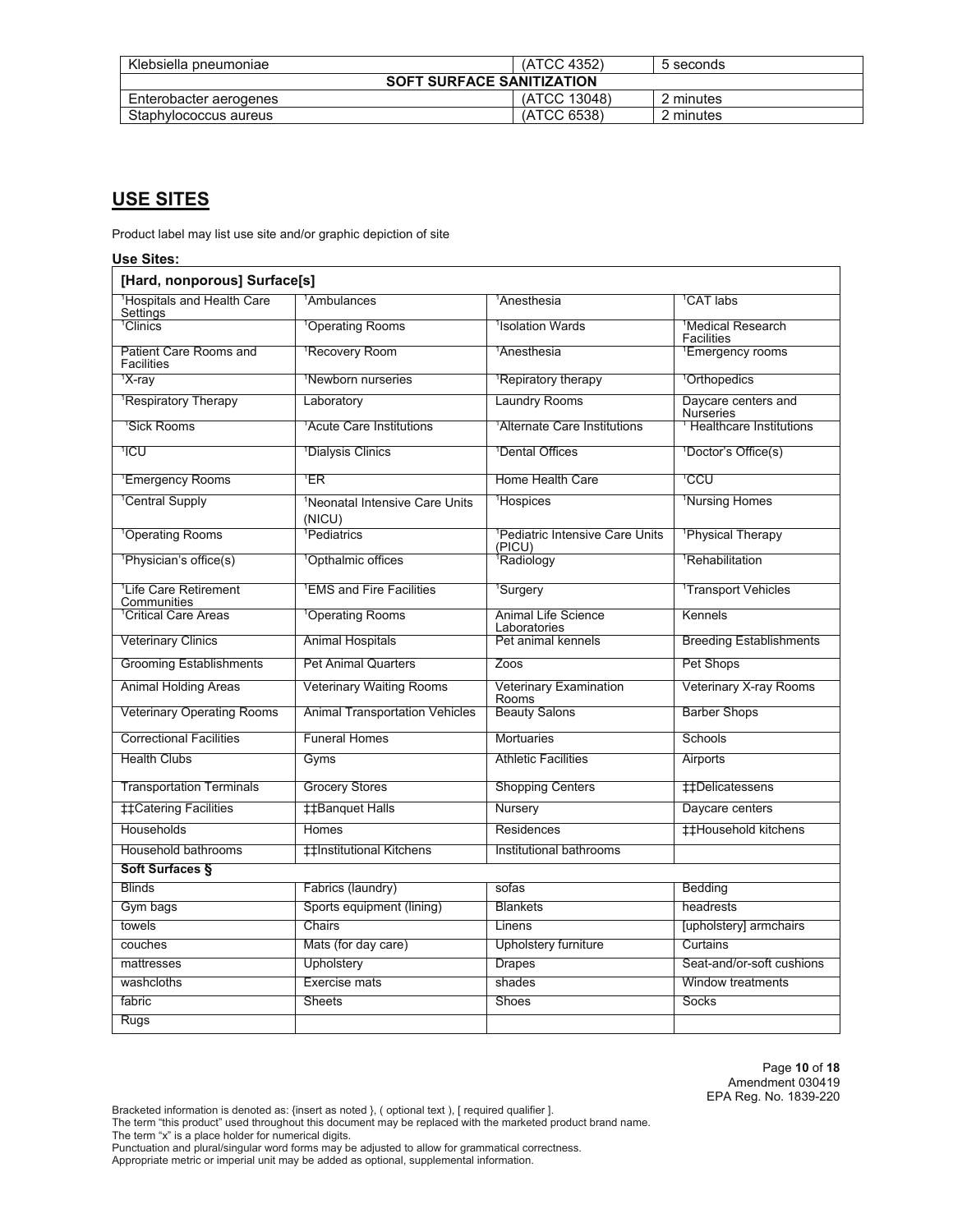#### **Disclaimers**

**§** composed of 100% cotton or 100% polyester or 50/50 cotton/polyester.

- ‡‡ When using on food contact surfaces: thoroughly rinse all treated surfaces with potable (tap) water.
- *\*\*\* Kills Enterobacter aerogenes, Staphylococcus aureus (on soft surfaces/fabrics)*
- ^ "One Step disinfectant" claim is limited to association with non-food contact surface use.

Page **11** of **18** Amendment 030419 EPA Reg. No. 1839-220

Bracketed information is denoted as: {insert as noted }, ( optional text ), [ required qualifier ]. The term "this product" used throughout this document may be replaced with the marketed product brand name. The term "x" is a place holder for numerical digits.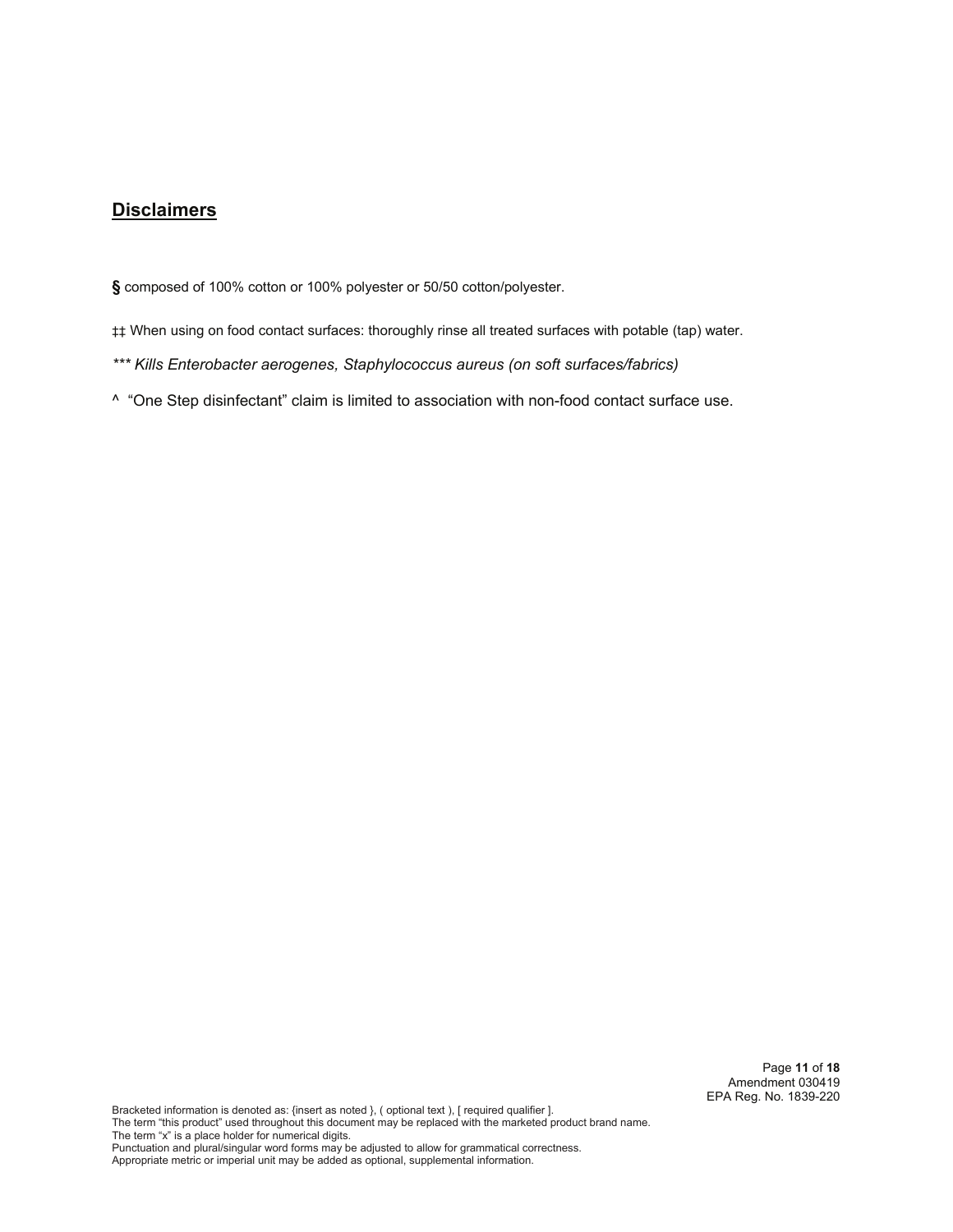## **DIRECTIONS FOR USE**

It is a violation of Federal Law to use this product in a manner inconsistent with its labeling.

*( 1 For labels that list medical premises and metal and/or stainless steel surfaces, one of the following statements must be used:)* This product is not to be used as a terminal sterilant/high-level disinfectant on any surface or instrument that (1) is introduced directly into the human body, either into or in contact with the bloodstream or normally sterile areas of the body, or (2) contacts intact mucous membranes but which does not ordinarily penetrate the blood barrier or otherwise enter normally sterile areas of the body. *or*

This product is not for use on critical and semi-critical medical device surfaces.

**GENERAL CLEANING:** Spray soiled area then wipe with a dry paper towel or lint-free cloth.

**DISINFECTING, DEODORIZING:** Remove gross filth or heavy soil prior to application of (the product). Apply product with a (hand pump trigger sprayer) (low pressure coarse sprayer). Hold sprayer six to eight inches from the surface to be treated. Spray area until it is covered with the product. Allow surface to remain visibly wet for 2 minutes. No scrubbing necessary. Allow treated surfaces to air dry or wipe off with a clean (cloth) (mop) (sponge).

When using on food contact surfaces: counter tops, stovetops, highchairs, kitchen appliances, thoroughly rinse all treated surfaces with potable (tap) water. This product must not be used to clean eating utensils, glassware and dishes.

(This product) is an effective disinfectant against: *Pseudomonas aeruginosa* (ATCC 15442)*, Salmonella enterica*  (Salmonella) (ATCC 10708)*, Staphylococcus aureus* (ATCC 6538), Methicillin Resistant *Staphylococcus aureus*  (MRSA) (ATCC 33591), Vancomycin Resistant *Enterococcus faecium* (ATCC 51559), Multi-Drug Resistant (MDR) *Acinetobacter baumannii* Ceftazidime and Gentamicin Resistant, Extended Spectrum Beta-Lactamase (ESBL) *Escherichia coli* and *Klebsiella pneumoniae* New Delhi Metallo-Beta Lactamase (NDM-1) Carbapenem Resistant.

**\*VIRUCIDAL ACTIVITY:** (This product) is an effective virucide on hard non-porous surfaces against Human Immunodeficiency Virus Type-1 (HIV-1) and Avian Influenza Virus (H5N1) NIBRG-14, when the treated surface is allowed to remain wet for **30 seconds**. (This product) is an effective virucide on hard, non-porous surfaces against Human Rotavirus (ATCC VR-2018), Hepatitis B Virus (HBV), Hepatitis C Virus (HCV), Duck Hepatitis B Virus (DHBV) and Bovine Viral Diarrhea Virus (BVDV) when the treated surface is allowed to remain wet for **(1 minute) (60 seconds).** (This product) is an effective virucide on hard, non-porous surfaces against Feline Calicivirus, Norovirus (Norwalk Virus), Canine Parvovirus, Rhinovirus Type 14 (ATCC VR-284) and Rhinovirus Type 39 (ATCC VR-340), when the treated surface is allowed to remain wet for **2 minutes**. This product is effective against Poliovirus Type 1 (ATCC VR-1562) when the treated surface is allowed to remain wet for **5 minutes**. Allow treated surfaces to air dry or wipe off with a clean (cloth) (mop) (sponge).

*(Required if making virucidal claims vs. blood borne pathogens:HIV-1, HCV, HBV)*

**KILLS HIV-1, HBV and HCV ON PRE-CLEANED ENVIRONMENTAL SURFACES/OBJECTS PREVIOUSLY SOILED WITH BLOOD/BODY FLUIDS** in health care settings (Hospitals, Nursing Homes) or other settings in which there is an expected likelihood of soiling of inanimate surfaces/objects with blood or body fluids, and in which the surfaces/objects likely to be soiled with blood or body fluids can be associated with the potential for transmission of Human Immunodeficiency Virus Type 1, Hepatitis B Virus (HBV) and Hepatitis C Virus (HCV).

**SPECIAL INSTRUCTIONS FOR CLEANING AND DECONTAMINATION AGAINST HIV-1, HBV AND HCV OF SURFACES/OBJECTS SOILED WITH BLOOD/BODY FLUIDS.**

**PERSONAL PROTECTION:** When handling items soiled with blood or body fluids, use disposable latex gloves, gowns, masks, and eye coverings.

**CLEANING PROCEDURES:** Blood and other body fluids must be thoroughly cleaned from surfaces and objects before application of (this product).

**CONTACT TIME:** Allow surfaces to remain wet for 2 minutes. (HIV-1 is inactivated in 30 seconds, HBV and HCV are inactivated in 1 minute).

Bracketed information is denoted as: {insert as noted }, ( optional text ), [ required qualifier ].

The term "this product" used throughout this document may be replaced with the marketed product brand name.

The term "x" is a place holder for numerical digits.

Punctuation and plural/singular word forms may be adjusted to allow for grammatical correctness.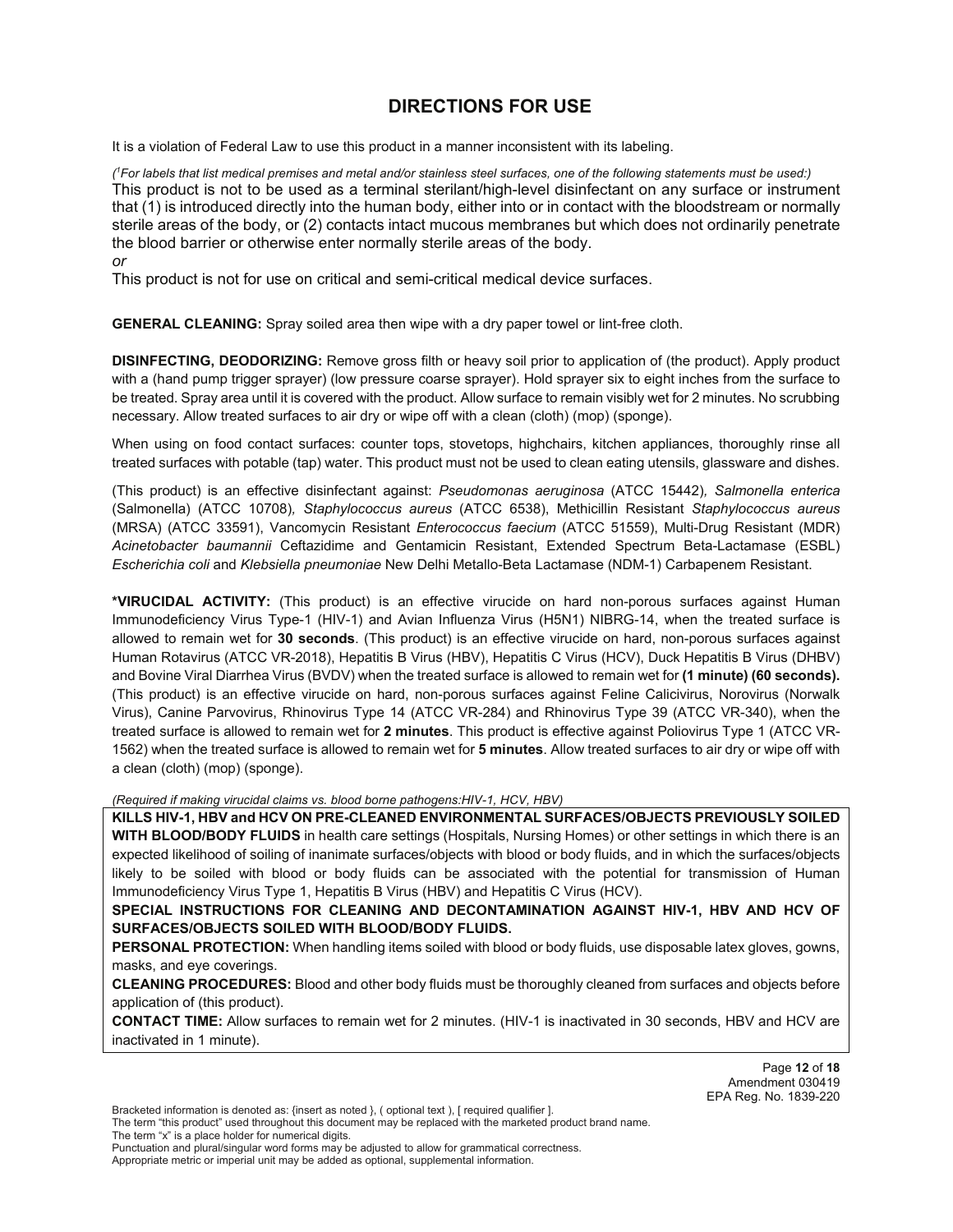**DISPOSAL OF INFECTIOUS MATERIALS:** Blood and other body fluids must be autoclaved and disposed of according to local regulations for infectious waste disposal.

**MILDEWSTAT** - To control mold and mildew (Aspergillus niger) on pre-cleaned, hard, non-porous surfaces spray surface to be treated making sure to wet completely. Let air dry. Repeat application at weekly intervals or when mildew growth appears.

**SANITIZE NON-FOOD CONTACT SURFACES and DEODORIZE:** To sanitize/deodorize hard, non-porous surfaces, hold container six to eight inches from the surface to be treated. Spray area until it is covered with the product. Allow surface to remain visibly wet for 5 seconds. (This product) is an effective sanitizer against *Staphylococcus aureus* (Staph) (ATCC 6538) and *Klebsiella pneumoniae* (ATCC 4352). Let surface dry. For heavily soiled surfaces, a precleaning step is required.

**Note to Reviewer***: Mandatory label language when product is supplied in large containers (1 gallon or greater) to be used with refillable pump spray bottles (less than 1 gallon).* Fill or refill the (X ozs.) (this product) spray bottle with (this product). Pour product into spray bottle over sink or tub basin.

#### **SOFT SURFACE SANITIZATION**

**To Sanitize Soft Surfaces § [(Fabrics §)]**: Hold bottle upright 6" – 8" from surface. Spray until fabric is wet. DO NOT SATURATE. Surface must remain wet for 2-minute contact time. Allow to air dry. [For difficult odors or heavy fabrics, repeat application.] [Reapply as necessary.] [Gross] [heavy] soil must be removed prior to sanitizing. (This product or product name) is an effective sanitizer against Enterobacter aerogenes (ATCC 13048) and Staphylococcus aureus (ATCC 6538) in 2 minutes .

For first time use on soft surfaces, spot test in a small, inconspicuous area [and check with manufacture care guide before use].

**To Control -and/or- Eliminate Odor-Causing Bacteria on Soft Surfaces § [(Fabric §)]:** Hold bottle upright 6" – 8" from surface. Spray until fabric1 is wet. DO NOT SATURATE. Surface must remain wet for 2-minute contact time. Allow to air dry. [For difficult odors or heavy fabrics §, repeat application.] [Reapply as necessary.] Gross -or- heavy soil must be removed prior to application.

### **SITE AND APPLICATION SPECIFIC CLAIMS, USES AND APPLICATIONS**

#### *(Additional Claims):*

*Animal Housing Facilities (and Poultry and Swine Premises)*: (This product) removes dirt, grime, blood, urine, fecal matter and other common soils found in animal housing facilities, grooming facilities, kennels, pet stores, veterinary clinics, laboratories or other small animal facilities. It (also) eliminates odors leaving surfaces smelling clean and fresh. It cleans, disinfects and deodorizes hard, non-porous inanimate surfaces in one step. Its non-abrasive formula is designed for use on (Use daily on) (Use daily to clean and disinfect) hard, non-porous inanimate surfaces: plated or stainless steel, aluminum, chrome, glazed porcelain, glazed tile, laminated surfaces associated with floors, walls, countertops, cages, crates, kennels, and animal equipment found in animal housing facilities.

*Public Restrooms*: (This product) is a one-step disinfectant cleaner and deodorant (odor-counteractant) (odorneutralizer) designed for general cleaning, (and) (disinfecting) (deodorizing) on hard, non-porous inanimate surfaces. It cleans, disinfects and deodorizes surfaces by killing odor-causing microorganisms. Its non-abrasive formula is designed for use on (restroom surfaces): glazed ceramic (restroom surfaces), glazed porcelain, chrome, stainless steel and plastic surfaces associated with floors, walls, fixtures, toilets, urinals, sinks, shower rooms and locker rooms.

Page **13** of **18** *Non-Acid Bowl (& Bathroom) Disinfectant Cleaner*: (This product) is (also) a (ready-to-use) non-acid (bowl and) bathroom cleaner that cleans, disinfects and deodorizes in one easy step. It cleans, disinfects and deodorizes toilet

Amendment 030419 EPA Reg. No. 1839-220

Bracketed information is denoted as: {insert as noted }, ( optional text ), [ required qualifier ].

The term "this product" used throughout this document may be replaced with the marketed product brand name.

The term "x" is a place holder for numerical digits.

Punctuation and plural/singular word forms may be adjusted to allow for grammatical correctness.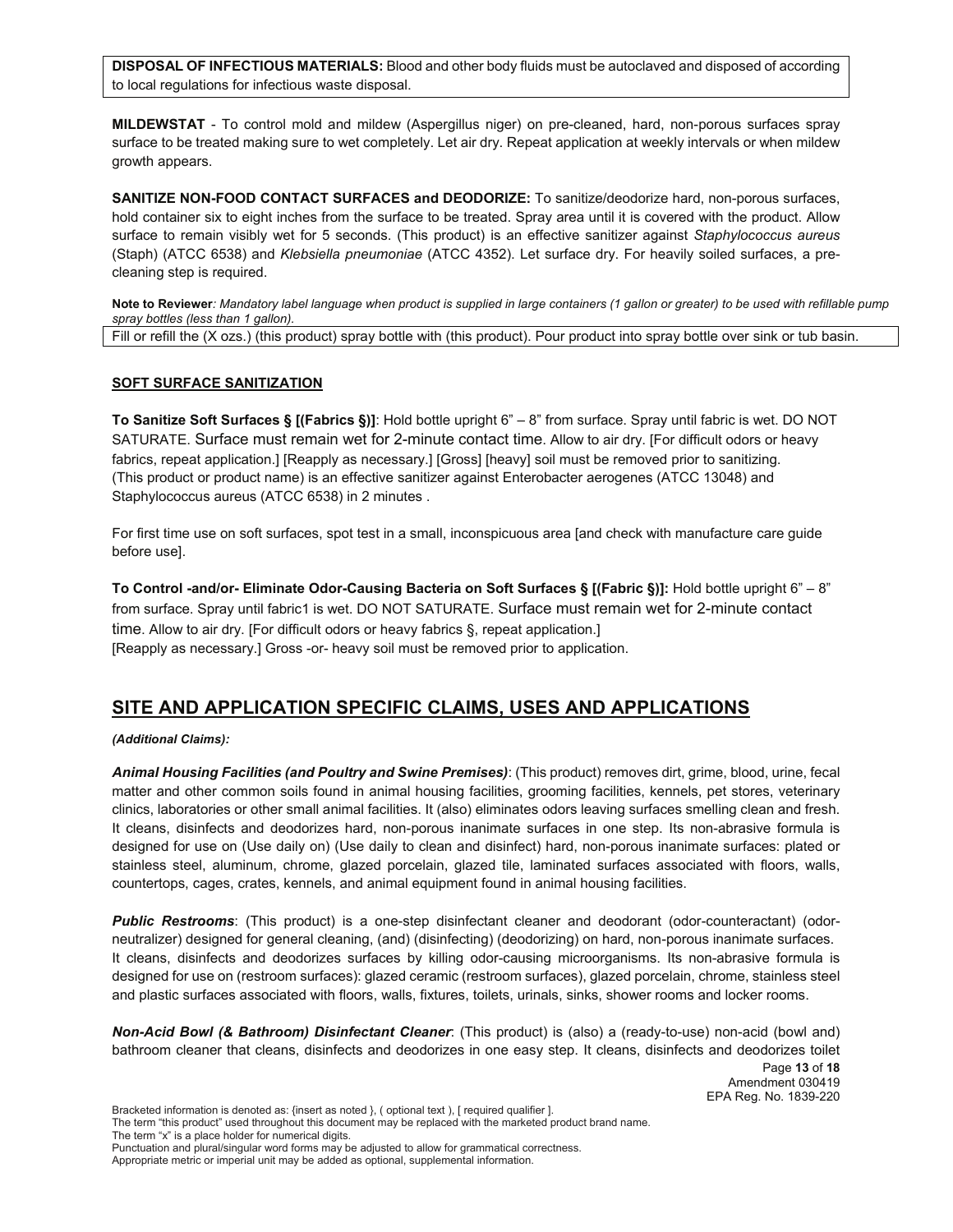bowls, urinals, rims, sinks, sink basins, faucets, tubs, glazed tiles, glazed ceramic, glazed porcelain, chrome, stainless steel, and all non-porous inanimate surfaces found in the bathroom (restroom) (in the presence of organic soil). It eliminates odors, leaving bathrooms (restrooms) smelling clean and fresh. Use where odors are a problem. It cleans, disinfects, and deodorizes surfaces by killing odor-causing microorganisms. Its non-abrasive formula is designed for use (Use it daily) on (restroom surfaces): glass, glazed ceramic (restroom surfaces), glazed tile, glazed porcelain, chrome, stainless steel, and plastic surfaces associated with floors, walls, fixtures, toilets, urinals, sinks, shower rooms, and locker rooms.

#### *(Additional Directions for Use)*

**One-step cleaning and disinfecting of toilet bowls and urinals:** Remove water from bowl by forcing water over the trap with swab mop applicator. Press swab mop against side of the bowl to remove excess water from applicator. Apply 1 to 2 ounces of this product evenly across bowl surface, allowing sufficient time for (the product) to cover entire surface for maximum cleaning. Swab bowl completely using a scrub brush or toilet mop, making sure to get under the rim. Let stand for 2 minutes and flush.

**To disinfect food processing premises:** floors, walls and storage areas, hold container six to eight inches from the surface to be treated and spray area until it is covered with the solution. Allow (this product) to penetrate and the surface to remain wet for **2 minutes**. Wipe off with a clean cloth, mop or sponge and let air dry. Thoroughly rinse all food contact surfaces with potable water. Heavily soiled areas must be pre-cleaned before using this product. Food products and packaging materials must be removed or carefully protected prior to using this product.

**To disinfect food service establishment food contact surfaces:** countertops, appliances, tables, hold container six to eight inches from the surface to be treated and spray area until it is covered with the solution. Allow (this product) to penetrate and the surface to remain wet for **2 minutes**. Wipe off with a clean cloth, mop or sponge and thoroughly rinse all food contact surfaces in the area with potable water. Heavily soiled areas must be pre-cleaned before using this product. Do not use on eating utensils, glassware and cookware.

**Disinfection of animal quarters and kennels:** To disinfect pre-cleaned animal quarters and kennels, apply (this product). Remove all animals and feed from premises. Remove all litter and droppings from floors, walls and surfaces of facilities occupied or traversed by animals. Empty all troughs, racks, and other feeding and watering appliances. Thoroughly clean all surfaces with soap or detergent and rinse with water. Saturate the surfaces with the disinfecting solution for a period of **2 minutes** (for Canine Parvovirus). Ventilate building and other closed spaces. Do not house animals or employ equipment until treatment has been absorbed, set or dried. All treated equipment that will contact feed or drinking water must be rinsed with potable water before reuse.

#### **For Ultrasound Transducers and Probes:**

Use only on external surfaces of ultrasound transducers and probes.

With a clean washcloth, clean gel from external surface of the ultrasound transducer or probe to be disinfected. Then thoroughly wet probe with spray. Treated surface must remain wet for 2 minutes. Let air dry.

#### **Optional Directions for Product Supplied in Refill Bottles:**

Refill only with this product.

**Alternate for Non-Refillable Bottles with use in conjunction with applicator/sprayer name: To Connect with insert applicator/sprayer name**

**[Remove]**

Remove cap [and induction seal] [from bottle].

**[Connect]**

Connect adaptor cap [from *insert applicator/sprayer name*] [to bottle] and twist until tight[ened]. [Refer to user manual for specific operating instructions before use]

### **PRECAUTIONARY STATEMENTS**

Page **14** of **18** Amendment 030419 EPA Reg. No. 1839-220

Bracketed information is denoted as: {insert as noted }, ( optional text ), [ required qualifier ]. The term "this product" used throughout this document may be replaced with the marketed product brand name.

The term "x" is a place holder for numerical digits.

Punctuation and plural/singular word forms may be adjusted to allow for grammatical correctness.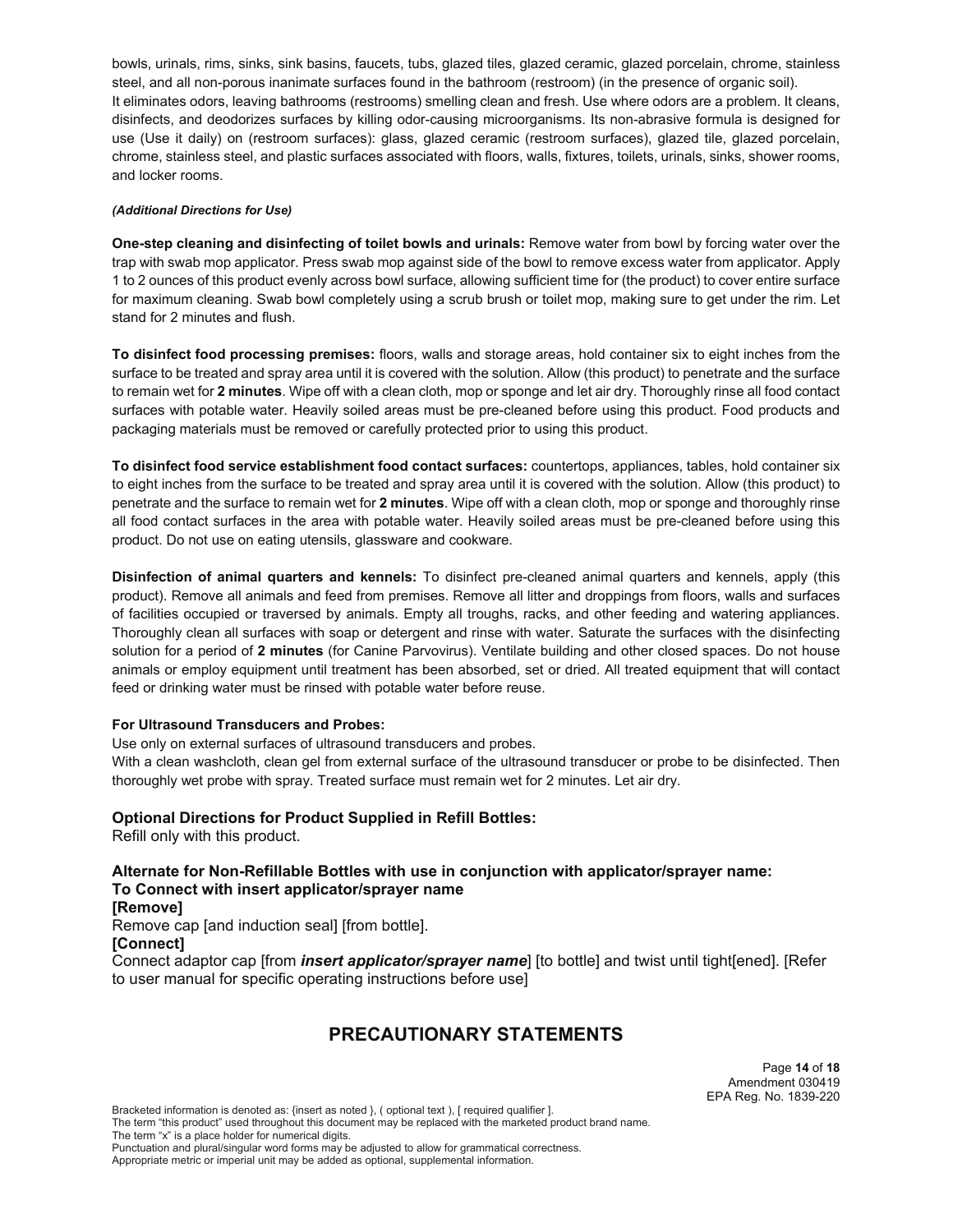**CAUTION**: Causes moderate eye irritation. Avoid contact with eyes, skin or clothing. Wash thoroughly with soap and water after handling and before eating, drinking, chewing gum, using tobacco or using the toilet.

#### **FIRST AID**

Have the product container or label with you when calling a poison control center or doctor, or going for treatment.

- **IF IN EYES**: Hold eyes open and rinse slowly and gently with water for 15–20 minutes. Remove contact lenses if present, after the first 5 minutes, then continue rinsing. Call a poison control center or doctor for treatment advice.
- **IF ON SKIN:** Take off contaminated clothing. Rinse skin immediately with plenty of water for 15-20 minutes. Call a poison control center or doctor for treatment advice.

**(***Optional***)** You may contact XXX/XXX-XXXX for emergency medical treatment information.

#### **STORAGE AND DISPOSAL**

DO NOT CONTAMINATE WATER, FOOD, OR FEED BY STORAGE OR DISPOSAL.

*Note to Reviewer: The following will be used for products with institutional use sites.*

**PESTICIDE STORAGE** - Store in a dry place inaccessible to children.

**CONTAINER HANDLING** – Nonrefillable container. Do not reuse or refill this container. Offer for recycling if available or puncture and dispose in a sanitary landfill, incineration, or burning, if allowed by state and local authorities. If burned, stay out of smoke.

Or

*Note to Reviewer: Mandatory label language when product is supplied in large containers (1 gallon or greater) to be used with refillable pump spray bottles (less than 1 gallon).*

**CONTAINER DISPOSAL FOR REFILL SPRAY BOTTLE-** Do not reuse empty spray bottle except with refill (container) (bottle), otherwise wrap spray bottle and discard in trash. Offer for recycling if available.

**PESTICIDE DISPOSAL** - Pesticide wastes are acutely hazardous. Improper disposal of excess pesticide, spray mixture, or rinsate is a violation of Federal Law. If these wastes cannot be disposed of by use according to label instructions, contact your State Pesticide or Environmental Control Agency, or the Hazardous Waste representative at the nearest EPA Regional Office for guidance.

*Note to Reviewer: The following will be used for consumer household/residential use site only*

**PESTICIDE STORAGE -** Store in an area inaccessible to children.

**CONTAINER HANDLING -** Nonrefillable container. Do not reuse or refill this container. Wrap container and put in trash or offer for recycling if available.

Or

*Note to Reviewer: Mandatory label language when product is supplied in large containers (1 gallon or greater) to be used with refillable pump spray bottles (less than 1 gallon).*

**CONTAINER DISPOSAL FOR REFILL SPRAY BOTTLE**- Do not reuse empty spray bottle except with refill (container) (bottle), otherwise wrap spray bottle and discard in trash. Offer for recycling if available.

*Note to Reviewer***:** *When product is supplied in large containers (1 gallon or greater) to be used with refillable pump spray bottles (less than 1 gallon), the refillable spray bottle can be labeled with the complete refill master container label or the following small package label.*

> Page **15** of **18** Amendment 030419 EPA Reg. No. 1839-220

Bracketed information is denoted as: {insert as noted }, ( optional text ), [ required qualifier ].

The term "this product" used throughout this document may be replaced with the marketed product brand name. The term "x" is a place holder for numerical digits.

Punctuation and plural/singular word forms may be adjusted to allow for grammatical correctness.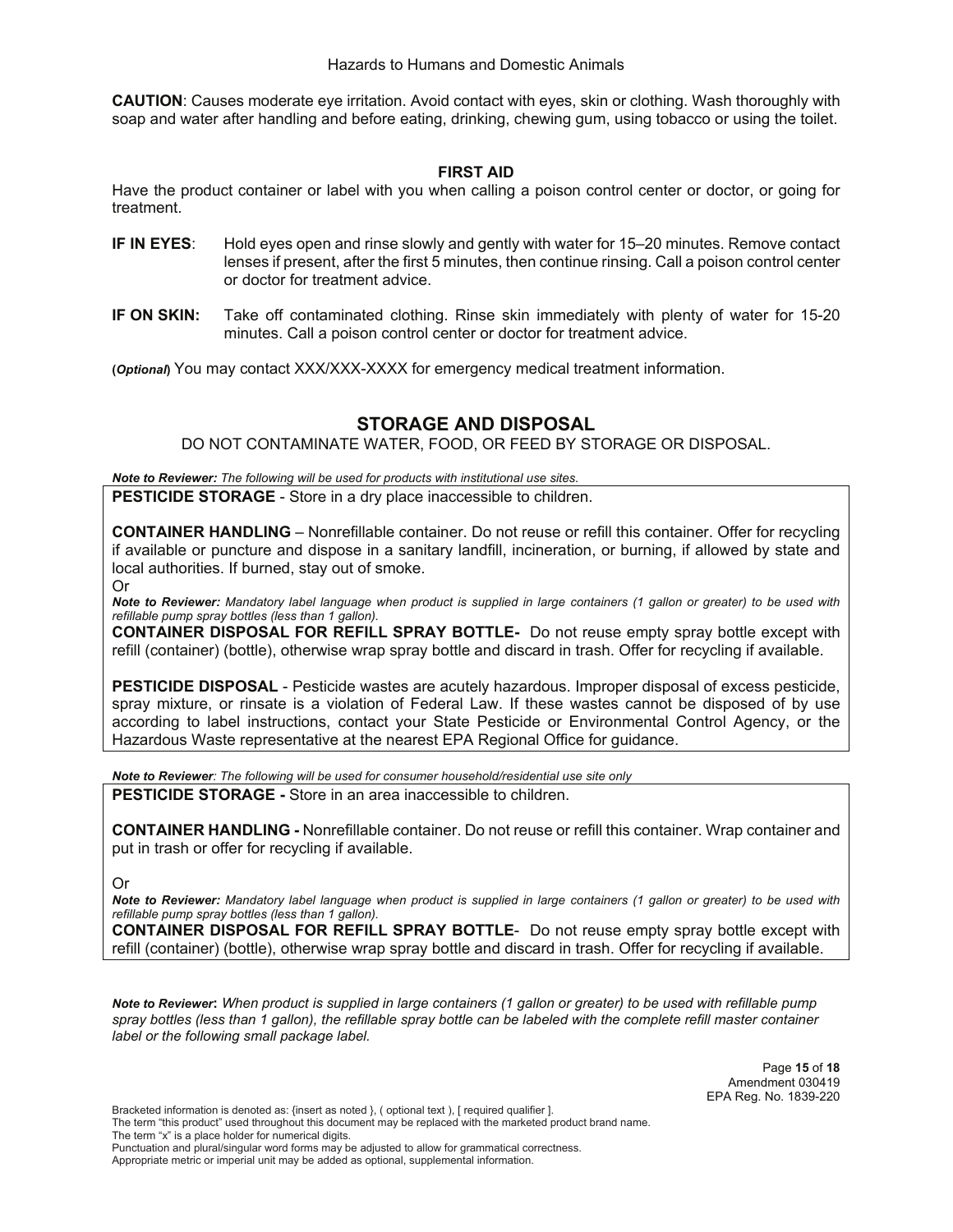## **SC-RTU DISINFECTANT CLEANER**

#### **ACTIVE INGREDIENTS**

| Alkyl (60% C <sub>14</sub> , 30% C <sub>16</sub> , 5% C <sub>12,</sub> 5% C <sub>18</sub> ) |         |
|---------------------------------------------------------------------------------------------|---------|
|                                                                                             |         |
| Alkyl (68% $C_{12}$ , 32% $C_{14}$ ) dimethyl                                               |         |
|                                                                                             |         |
|                                                                                             |         |
| Total                                                                                       | 100.00% |

## **KEEP OUT OF REACH OF CHILDREN CAUTION**

*SEE REFILL (CONTAINER, BOTTLE) FOR PRECAUTIONARY STATEMENTS AND USE DIRECTIONS*

*DISPOSAL: DO NOT REFILL EMPTY SPRAY BOTTLE WITH ANY PRODUCT OTHER THAN PRODUCT FROM THE LABELED REFILL (CONTAINER, BOTTLE).*

*WHEN REFILL SPRAY BOTTLE IS NO LONGER IN USE, WRAP IT AND DISCARD IN TRASH.*

EPA Reg. No. 1839-220 EPA Est. No. 1839-IL-1 (XXX)-(XX)-(XX)

**NET CONTENTS: (X) FLUID OZ.**

STEPAN COMPANY 22 W. Frontage Rd. Northfield, IL 60093

> Page **16** of **18** Amendment 030419 EPA Reg. No. 1839-220

Bracketed information is denoted as: {insert as noted }, ( optional text ), [ required qualifier ]. The term "this product" used throughout this document may be replaced with the marketed product brand name. The term "x" is a place holder for numerical digits.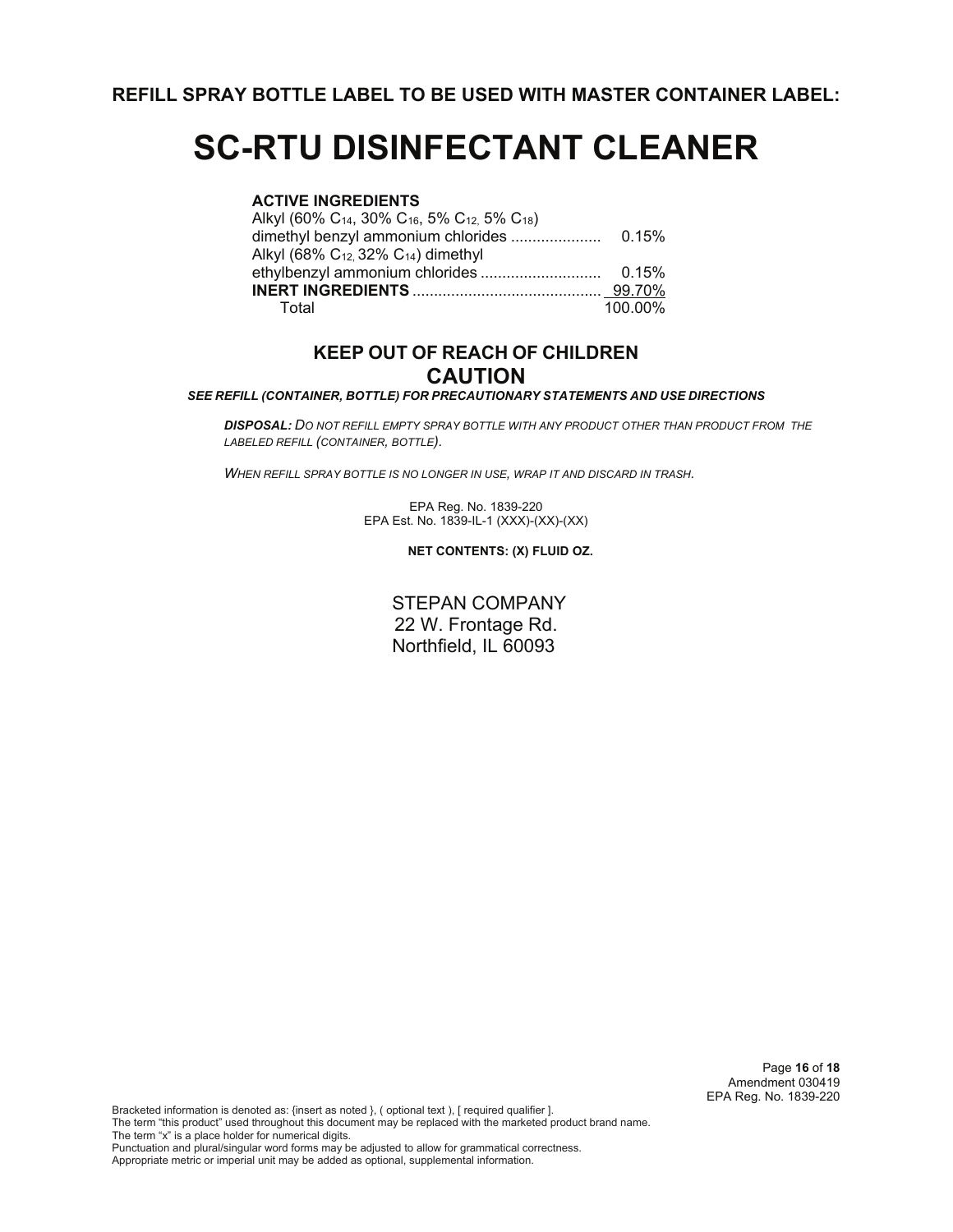## **GRAPHICS**

*Note to Reviewer: These are representative icons / descriptions for use sites/application methods that may appear on the label listed in the location/surfaces section of this label with the appropriate directions for use, PPE or package type.)*



**Bathtub** 



**Changing Table** 







**Baby crib** 



**Door Knob** 



**Tub and Shower walls** 



**Garbage Can** 









**Toilet** 





Page **17** of **18** Amendment 030419 EPA Reg. No. 1839-220

Bracketed information is denoted as: {insert as noted }, ( optional text ), [ required qualifier ]. The term "this product" used throughout this document may be replaced with the marketed product brand name. The term "x" is a place holder for numerical digits.